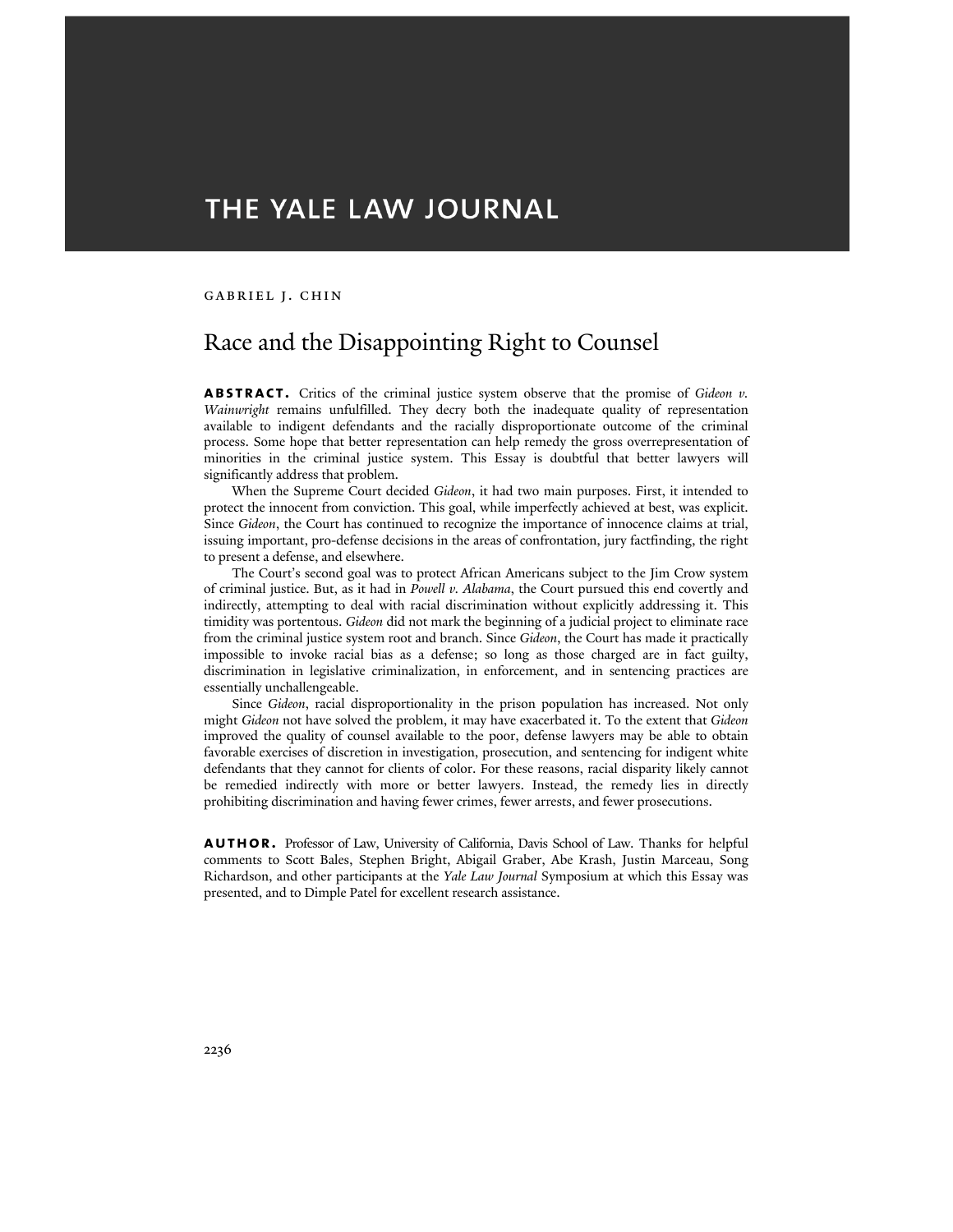

# **essay contents**

| <b>INTRODUCTION</b>                        | 2238 |
|--------------------------------------------|------|
| <b>1. THE RISE OF THE RIGHT TO COUNSEL</b> | 2241 |
| A. Help for the "Ignorant Negro"           | 2241 |
| B. Two Notes from Gideon's Trumpet         | 2246 |
| <b>II. THE BURDEN OF GIDEON</b>            | 2254 |
| <b>CONCLUSION</b>                          | 2258 |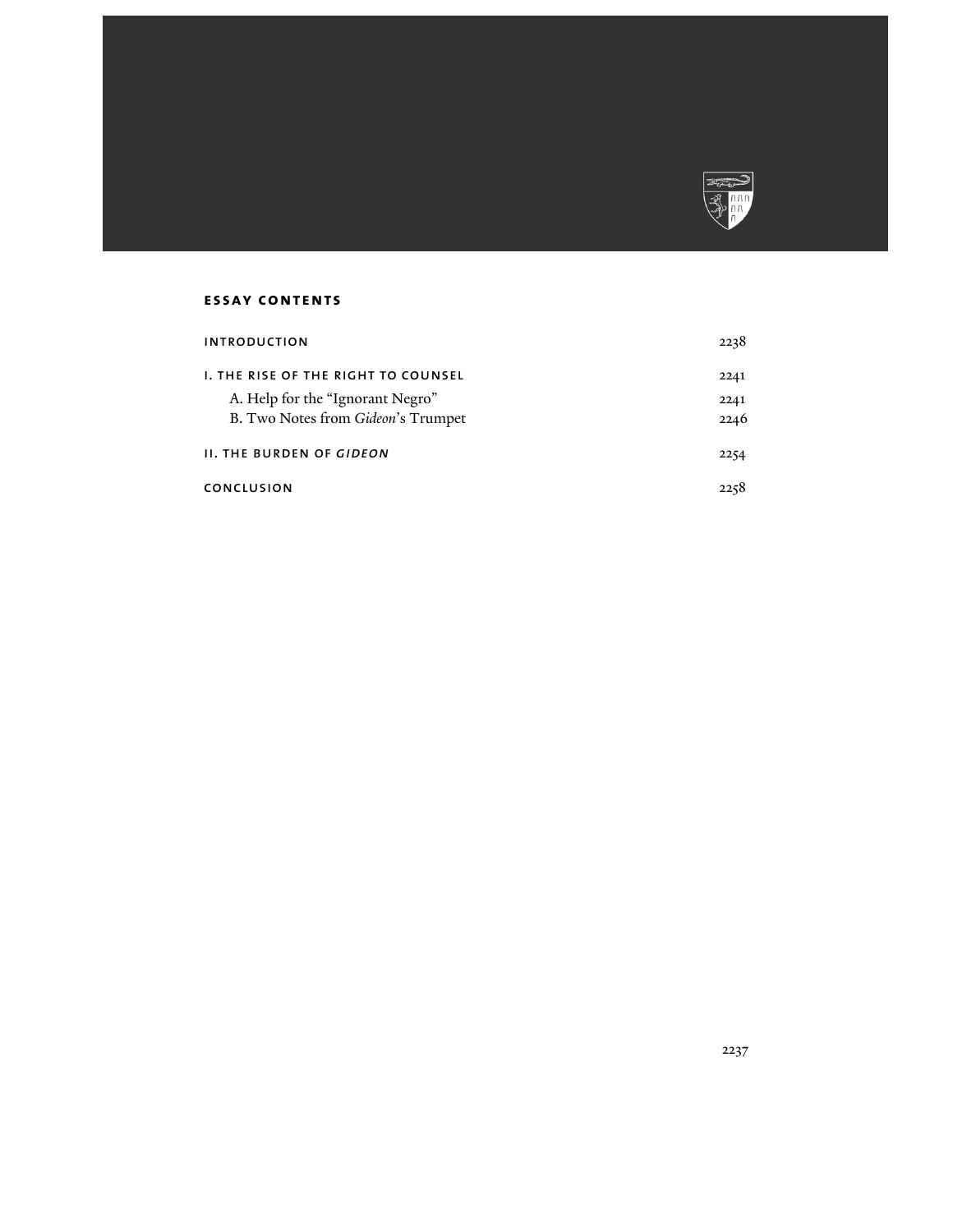# **introduction**

Two central features of the criminal justice system are its impact on minorities, both absolutely and compared to whites,<sup>1</sup> and the often inadequate quality of representation provided to those who cannot afford to retain counsel.<sup>2</sup> Many scholars suggest that these are connected and that African Americans and other people of color suffer disproportionately because they lack access to high-quality representation.<sup>3</sup> The story of Clarence Gideon, the victor in Gideon v. Wainwright,<sup>4</sup> supports this idea. Forced to go to trial for burglary with no attorney, he was convicted. After winning in the Supreme Court, with the assistance of experienced counsel, he was acquitted.

In individual cases, particular clients would be helped by better lawyers with lighter caseloads. Certainly, many wrongful convictions, injustices, and tragedies could be avoided with better trained and resourced counsel. But this is different from saying that all, most, or even much of the system's racial disproportionality could be remedied by competent defense lawyers.

This Essay proposes that the right to counsel as articulated by the Court has not been and likely cannot be a remedy for systematic racial disproportionality in the criminal justice system. Paradoxically, right-tocounsel jurisprudence may have made the predicament of African Americans and other racial minorities worse.

- **1**. MICHELLE ALEXANDER, THE NEW JIM CROW: MASS INCARCERATION IN THE AGE OF COLORBLINDNESS (2010); DAVID COLE, NO EQUAL JUSTICE: RACE AND CLASS IN THE AMERICAN CRIMINAL JUSTICE SYSTEM (1999).
- **2***. See, e.g.*, Stephen B. Bright, *Counsel for the Poor: The Death Sentence Not for the Worst Crime but for the Worst Lawyer*, 103 YALE L.J. 1835 (1994); Darryl K. Brown, *Rationing Criminal Defense Entitlements: An Argument from Institutional Design*, 104 COLUM. L. REV. 801 (2004); Leroy D. Clark, *All Defendants, Rich and Poor, Should Get Appointed Counsel in Criminal Cases: The Route to True Equal Justice*, 81 MARQ. L. REV. 47 (1997); Cara H. Drinan, *The Third Generation of Indigent Defense Litigation*, 33 N.Y.U. REV. L. & SOC. CHANGE 427 (2009); Eve Brensike Primus, *The Illusory Right to Counsel*, 37 OHIO N.U. L. REV. 597 (2011); Lisa R. Pruitt & Beth A. Colgan, *Justice Deserts: Spatial Inequality and Local Funding of Indigent Defense*, 52 ARIZ. L. REV. 219 (2010); Ronald F. Wright, *Parity of Resources for Defense Counsel and the Reach of Public Choice Theory*, 90 IOWA L. REV. 219 (2004). However, recent case law may give more recourse to defendants with inadequate counsel than has previously been available. *See, e.g.,* Justin F. Marceau, *Embracing a New Era of Ineffective Assistance of Counsel*, 14 U. PA. J. CONST. L. 1161 (2012) (arguing that recent cases improved the substantive law of ineffective assistance of counsel).
- **3**. ALEXANDER, *supra* note 1, at 83-85; COLE, *supra* note 1, at 63-95; Rebecca Marcus, *Racism in Our Courts: The Underfunding of Public Defenders and Its Disproportionate Impact Upon Racial Minorities*, 22 HASTINGS CONST. L.Q. 219 (1994).
- **4**. 372 U.S. 335 (1963).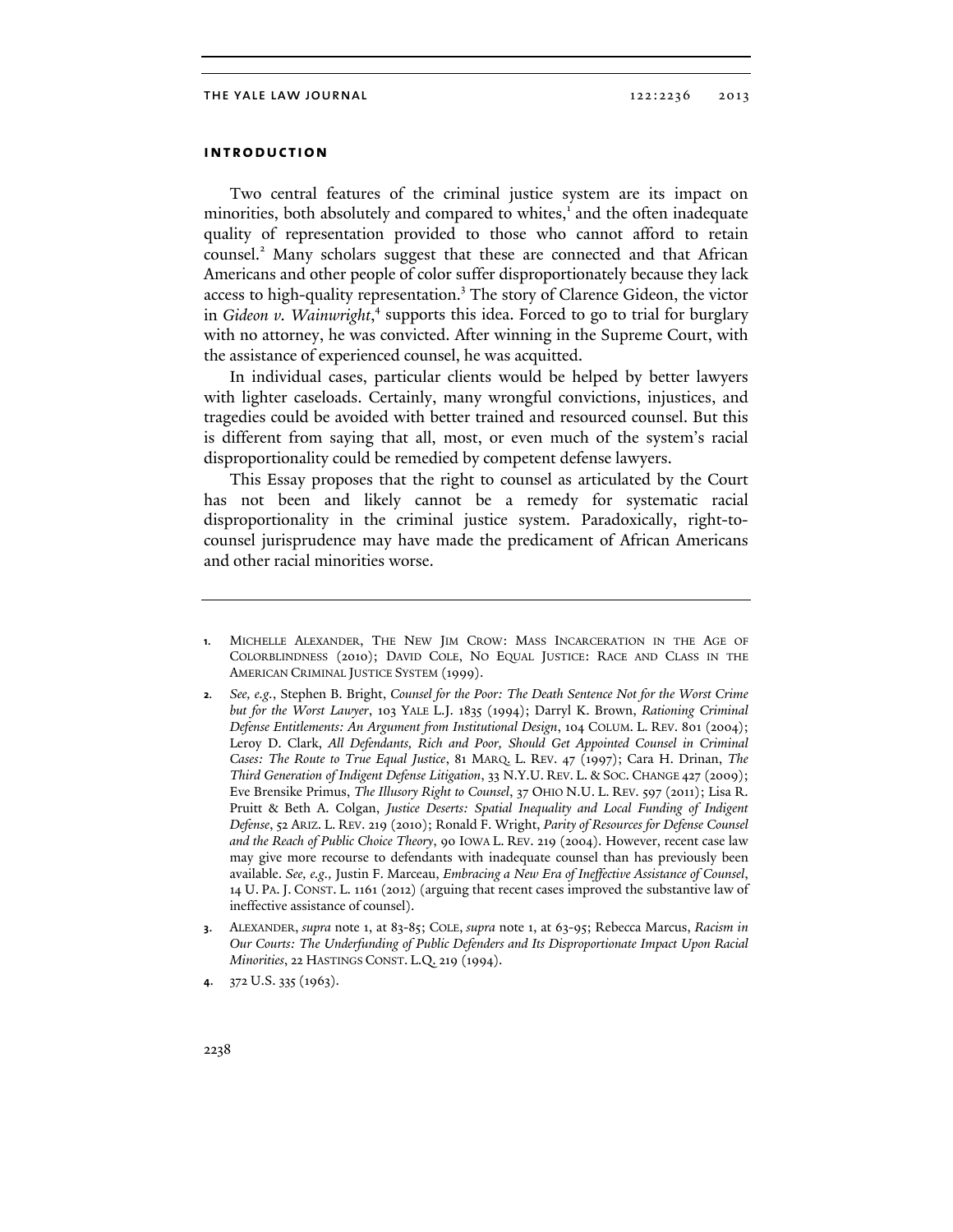Right-to-counsel jurisprudence in the era before *Gideon* is fairly understood as an outgrowth of Jim Crow ideology. The Supreme Court and other state and federal courts often recognized and remedied injustices faced by African-American defendants. But courts did not do so using the language of rights and justice; instead, they frequently rested their decisions on African-American ignorance and incompetence. Thus, the constitutional right to counsel was a double-edged sword. The very reason African Americans received appointed counsel in particular cases also justified special scrutiny of African Americans in general by the criminal justice system.

*Gideon* itself, a case involving a white petitioner, was not decided in those terms. The Court in that case recognized the importance of counsel for any layperson, regardless of intelligence and education. Yet, *Gideon* was a race case, in that *Gideon* and the Court's other criminal procedure cases of the era were concerned with institutional racism.<sup>5</sup> But it was also, quite clearly, an incremental case. Neither *Gideon* nor any of its contemporaries or successors was the *Brown v. Board of Education* of criminal justice, insisting that governments craft a criminal justice "system in which racial discrimination would be eliminated root and branch."6

*Gideon*, by its terms, was designed to remedy wrongful accusations against the innocent, and it was a constructive step in that direction. But it left in place several forms of racial discrimination in the criminal justice system. And it was

- **5***. See, e.g.*, I. Bennett Capers, *Rethinking the Fourth Amendment: Race, Citizenship, and the Equality Principle*, 46 HARV. C.R.-C.L. L. REV. 1, 8 n.56 (2011) ("[F]ailure to provide adequate assistance of counsel to accused indigents draws a line not only between rich and poor, but also between white and black." (quoting Charles J. Ogletree, Jr., *An Essay on the New Public Defender for the 21st Century*, 58 LAW & CONTEMP. PROBS. 81, 83 (1995))); Dan M. Kahan & Tracey L. Meares, *Foreword: The Coming Crisis of Criminal Procedure*, 86 GEO. L.J. 1153, 1153 (1998) ("Law enforcement was a key instrument of racial repression, in both the North and the South, before the 1960s civil rights revolution. Modern criminal procedure reflects the Supreme Court's admirable contribution to eradicating this incidence of American apartheid."); Burt Neuborne, *The Gravitational Pull of Race on the Warren Court*, 2010 SUP. CT. REV. 59, 86 ("[T]he right to counsel cases from *Gideon* to *Argersinger* were driven, in part, by concern over a criminal justice system where white judges and prosecutors processed poor, unrepresented blacks and Hispanics."); David Alan Sklansky, *Police and Democracy*, 103 MICH. L. REV. 1699, 1805 (2005) ("[C]riminal procedure in the Warren Court era was famously preoccupied with issues of illegitimate inequality, particularly those associated with race."); William J. Stuntz, *The Uneasy Relationship Between Criminal Procedure and Criminal Justice*, 107 YALE L.J. 1, 5 (1997) ("The post-1960 constitutionalization of criminal procedure arose, in large part, out of the sense that the system was treating black suspects and defendants much worse than white ones. Warrenera constitutional criminal procedure began as a kind of antidiscrimination law.").
- **6**. Green v. Cnty. Sch. Bd. of New Kent Cnty., 391 U.S. 430, 438 (1968) (describing the duty of school boards to eliminate segregation).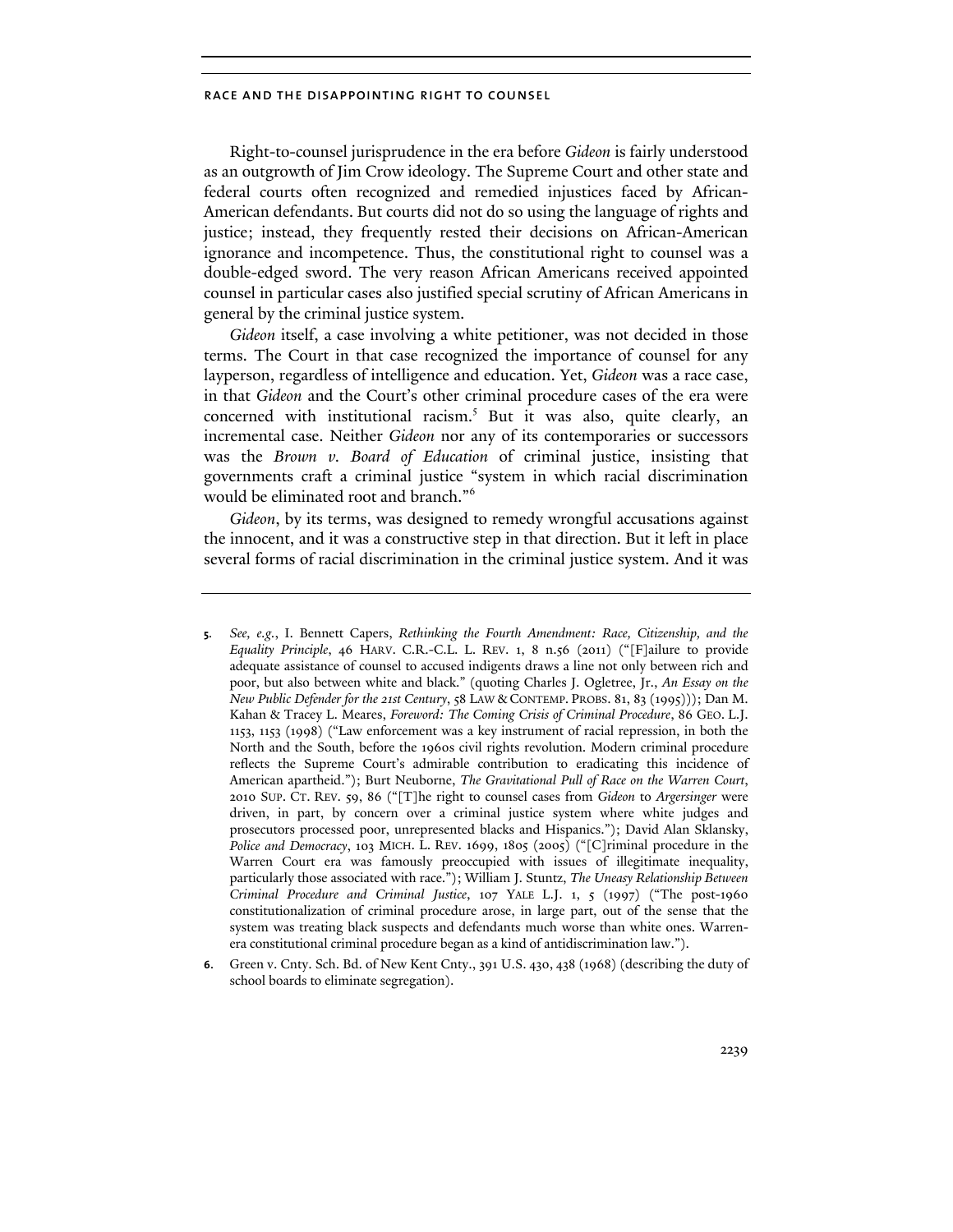decided in the context of a criminal justice system much smaller than the one which now exists.<sup>7</sup>

The critical problem of the criminal justice system now, and the one that particularly burdens African Americans, is not the wrongful conviction of the innocent, as important as it is to remedy that injustice. $8$  The problem is a lack of fairness in deciding what to criminalize and how to enforce those prohibitions.<sup>9</sup> Most criminal defendants affected by the war on drugs, other forms of overcriminalization, and mandatory minimums and other harsh sentences are, as far as can be known, guilty, and thus cannot, at least systematically, be exonerated even by excellent counsel. But convictions of the guilty selected for punishment because of race are not the kinds of judgments *Gideon* was designed to prevent, and under the Court's decisions, they are not injustices which counsel can normally address.

Ironically, the wide availability of counsel may make racial disproportionality worse. Because whites are relatively more affluent than people of other races, and because they experience less intergenerational poverty and economic segregation, defense counsel may be able to get white defendants and their families to do things that encourage favorable exercises of discretion in the processing and disposition of criminal cases. In contrast, African-American defendants often lack family or community resources or demographic characteristics that engender sympathy from judges and prosecutors and which can be employed by energetic counsel. As a result, more widely available, high-quality counsel may exacerbate existing racial discrimination and disadvantage by operationalizing them in court.

**<sup>7</sup>**. There were 74,852 commitments to state or federal prison in 1960 and more than three times that by 1987. *Prisoners in 1988*, BUREAU OF JUST. STAT. 7 (1989), http://bjs.ojp.usdoj.gov /content/pub/pdf/p88.pdf.

**<sup>8</sup>***. See, e.g.*, Andrew Taslitz, *Wrongly Accused Redux: How Race Contributes to Convicting the Innocent: The Informants Example*, 37 SW. U. L. REV. 1091 (2008) (suggesting that race sometimes contributes to the conviction of innocent defendants).

**<sup>9</sup>***.* A critical premise of this Essay is that the racial disparity among people with convictions is, at least in part, based on invidious conscious and unconscious racial discrimination in social and individual decisions about who and what to criminalize, investigate, and prosecute, and how much to punish. Formally race-neutral decisions about these issues exacerbate the disparity and are made possible by the unfair distribution of political power, itself a product of, among other things, the historical and contemporary suppression of African-American votes.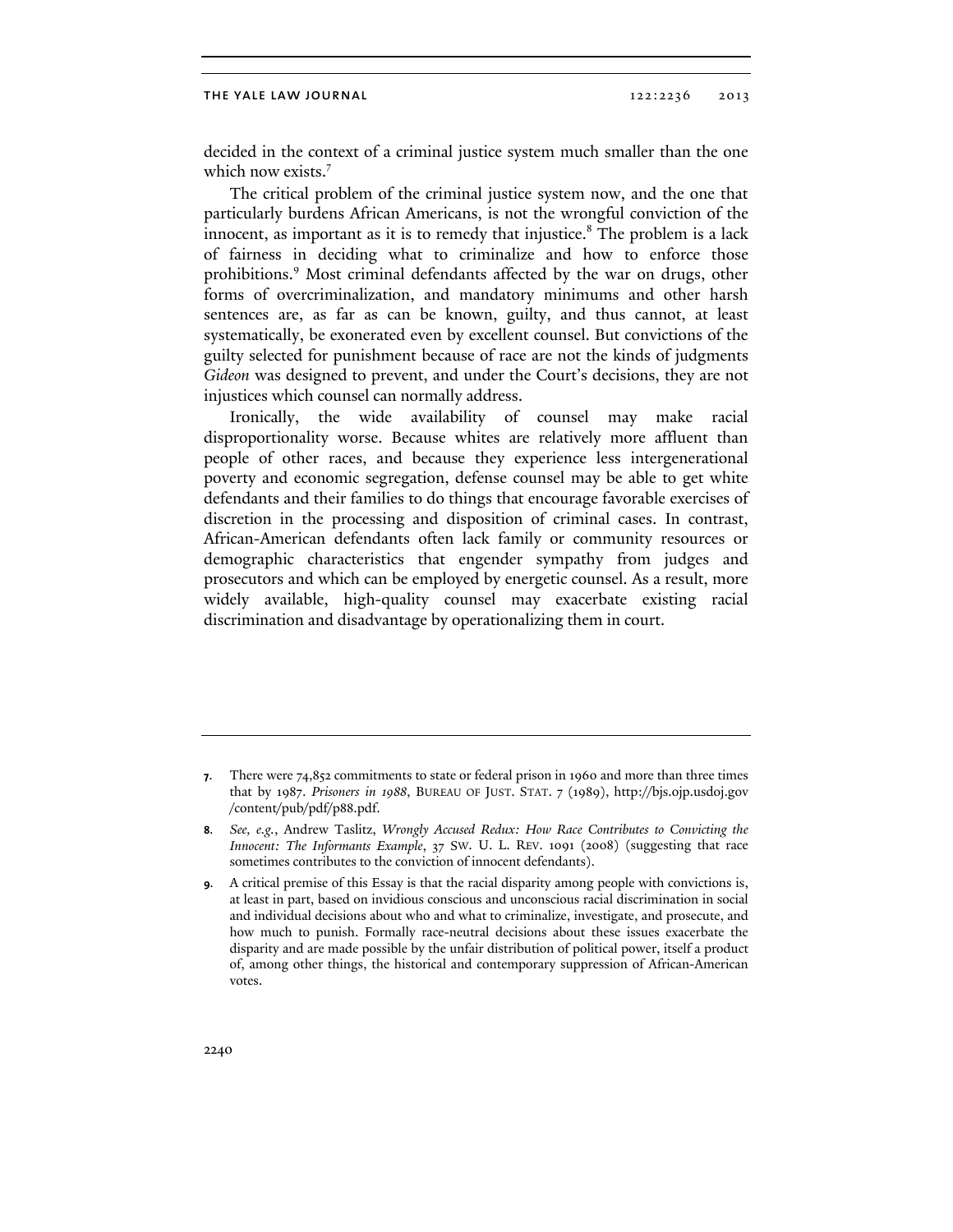# **i. the rise of the right to counsel**

#### *A. Help for the "Ignorant Negro"*

In the pre-*Gideon* era, the price of due process was racial denigration. Courts granting relief, including the Supreme Court, often described defendants as "ignorant negroes."<sup>10</sup> In *Walton v. State*," the Texas Court of Criminal Appeals set aside a defendant's guilty plea for unlawfully transporting liquor, noting that the defendant "was an ignorant, illiterate negro, not versed in the law, and did not know his legal rights."<sup>12</sup> In another case, *Griffin v*.

- **10***. E.g.*, Reece v. Georgia, 350 U.S. 85, 89 (1955) (describing the defendant as a "semi-illiterate negro of low mentality"); Ward v. Texas, 316 U.S. 547, 555 (1942) (recounting the interrogation of an "ignorant negro"); Chambers v. Florida, 309 U.S. 227, 238 (1940) (describing the interrogation of "ignorant young colored tenant farmers"); Brown v. Mississippi, 297 U.S. 278, 281 (1936) (describing involuntary confessions to "[t]he crime with which these defendants, all ignorant negroes," were charged (quoting Brown v. State, 161 So. 465, 470 (Miss. 1935) (Griffith, J., dissenting))); *see also* McIntire v. Pryor, 173 U.S. 38, 53 (1899) (finding no laches in part because "the plaintiff is an ignorant colored woman"). *But cf.* Moore v. Dempsey, 261 U.S. 86, 102 (1923) (McReynolds, J., dissenting) ("The fact that petitioners are poor and ignorant and black naturally arouses sympathy; but that does not release us from enforcing principles which are essential to the orderly operation of our federal system."). While these cases often granted relief, the racist paternalism was part of a system of racial oppression that often simultaneously praised itself for evenhandedness while segregating society by law. *See, e.g.*, Henry v. State, 119 P. 278, 279 (Okla. Crim. App. 1911) ("[A]lthough it is true that appellant is only a poor, ignorant negro, and is dependent upon the charity of his attorneys for his defense, yet he is entitled to and will receive at the hands of this court the same consideration as though he were the wealthiest and most influential man in the state."); *cf*. Anthony V. Alfieri, Gideon *in White*/Gideon *in Black: Race and Identity in Lawyering*, 114 YALE L.J. 1459, 1468 (2005) (explaining "the meaning of 'Negro' color" in legal contexts).
- **11**. 163 S.W.2d 203 (Tex. Crim. App. 1942).
- **12***. Id*. at 204; *see also* Daniels v. State, 140 So. 724, 724 (Miss. 1932) (setting aside a guilty plea based on the allegation that the defendant "is an ignorant colored girl, and did not then know the meaning of said plea"); Williams v. State, 245 S.W. 918, 919 (Tex. Crim. App. 1922) ("This is only a misdemeanor case, the accused is only an ignorant negro and the penalty only a \$25 fine, but the gravity of an infringement of the guaranteed right by the Constitution to be represented by counsel . . . appeals to us very strongly upon more mature consideration of this record."). Lack of "ignorance" was sometimes a factor cutting the other way. *See* Shores v. United States, 80 F.2d 942, 946 (9th Cir. 1935) ("In the case at bar, we have the following distinctions: First, the appellant was not ignorant or illiterate."). A court's conclusion that a case involved the rights of "ignorant negroes" sometimes contributed to a finding in the defendant's favor*. See, e.g.*, Polk v. State, 94 S.W.2d 394, 396 (Tenn. 1936) ("It was of no aid whatever that the sheriff told his prisoners that they could make a statement which could be used against them. This probably caused these ignorant negroes to believe that they were being called upon by the sheriff to make a statement."); Fisher v. State, 110 So. 361, 363 (Miss. 1926) (noting the appropriateness of suppression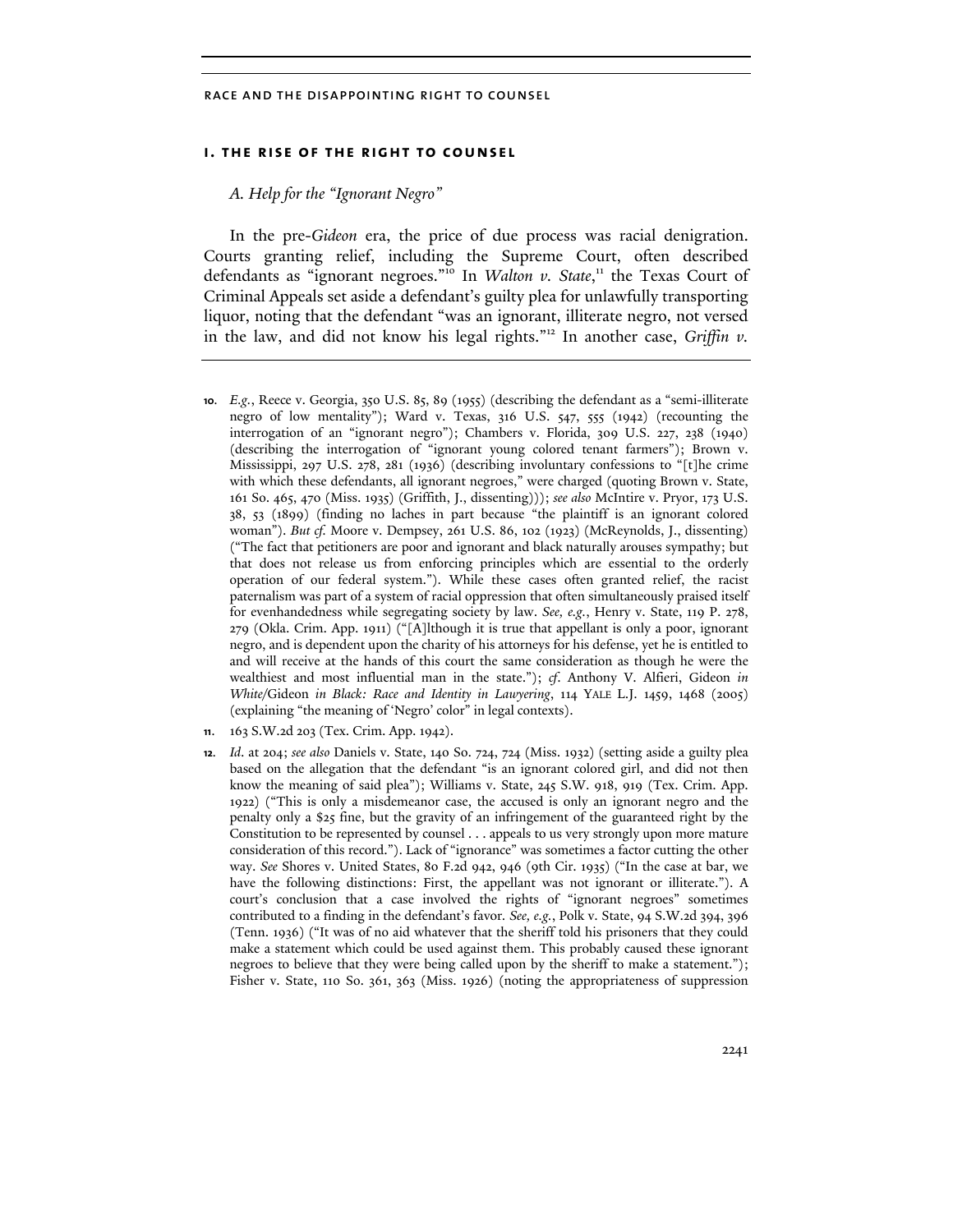State,<sup>13</sup> the Mississippi Supreme Court granted a defendant relief because "[t]his ignorant negro boy had no counsel to represent him at the trial. He introduced no evidence, nor did he testify in his own behalf, but sat in silence throughout the trial."14

The self-congratulatory and patronizing implications of these cases were, first, that the problem was African-American ignorance and second, that the problem could be remedied with a lawyer.<sup>15</sup> Both implications were false. Walton and Griffin, for example, had potential defenses, but both defenses were quite technical and could have been missed by even a shrewd and welleducated nonlawyer. If Walton had been transporting liquor for his own use, there was no violation of the statute;<sup>16</sup> because the defendant in the Mississippi case worked where the larceny occurred, there was a question about the "breaking and entering" element of the crime.<sup>17</sup> Their need for lawyers did not stem from their supposed racial ignorance, for even knowledgeable defendants might have missed these fine points of law.

In addition, appointing lawyers would not necessarily have remedied the racism African-American defendants experienced in courtrooms north and south. In State v. Floyd,<sup>18</sup> a rape case, the South Carolina Supreme Court affirmed a capital sentence, noting the "horror at even the thought of a white woman being subjected to the embraces of a negro brute."<sup>19</sup> Not surprisingly, what a dissent suggested was "largely perfunctory"<sup>20</sup> representation by

**13**. 71 So. 572 (Miss. 1916).

 $\overline{a}$ 

- **16***. Walton*, 163 S.W.2d at 204.
- **17***. Griffin*, 71 So. at 573.
- **18**. 177 S.E. 375 (S.C. 1934).
- **19***. Id*. at 386.
- **20***. Id*. at 394 (Cothran, J., dissenting).

where "an ignorant negro boy was arrested, brought to the scene of a horrible murder, and after he was released by the authorities fell into the hands of infuriated citizens, who took him into a store building where the bloody corpse lay and a crowd of armed men were assembled, to obtain a confession"); State v. Vaughan, 71 S.E. 1089, 1089 (N.C. 1911) (granting a new trial where the defendant was questioned by the judge without being warned of his right to remain silent, noting that "[t]he defendant is a young, ignorant negro, and was not represented by counsel before the justice."); Berry v. State, 125 S.W. 580, 581 (Tex. Crim. App. 1910) (holding that, where the defendant was "shown to be a very ignorant negro, half-witted and, as some of the witnesses say, was known under the nickname of 'Crazy John,'" the trial court should have instructed the jury to consider the validity of his statement).

**<sup>14</sup>***. Id*. at 573.

**<sup>15</sup>**. Or, perhaps, that fair treatment of African Americans in particular was only possible when accompanied by explicit acknowledgment of the overall racial regime.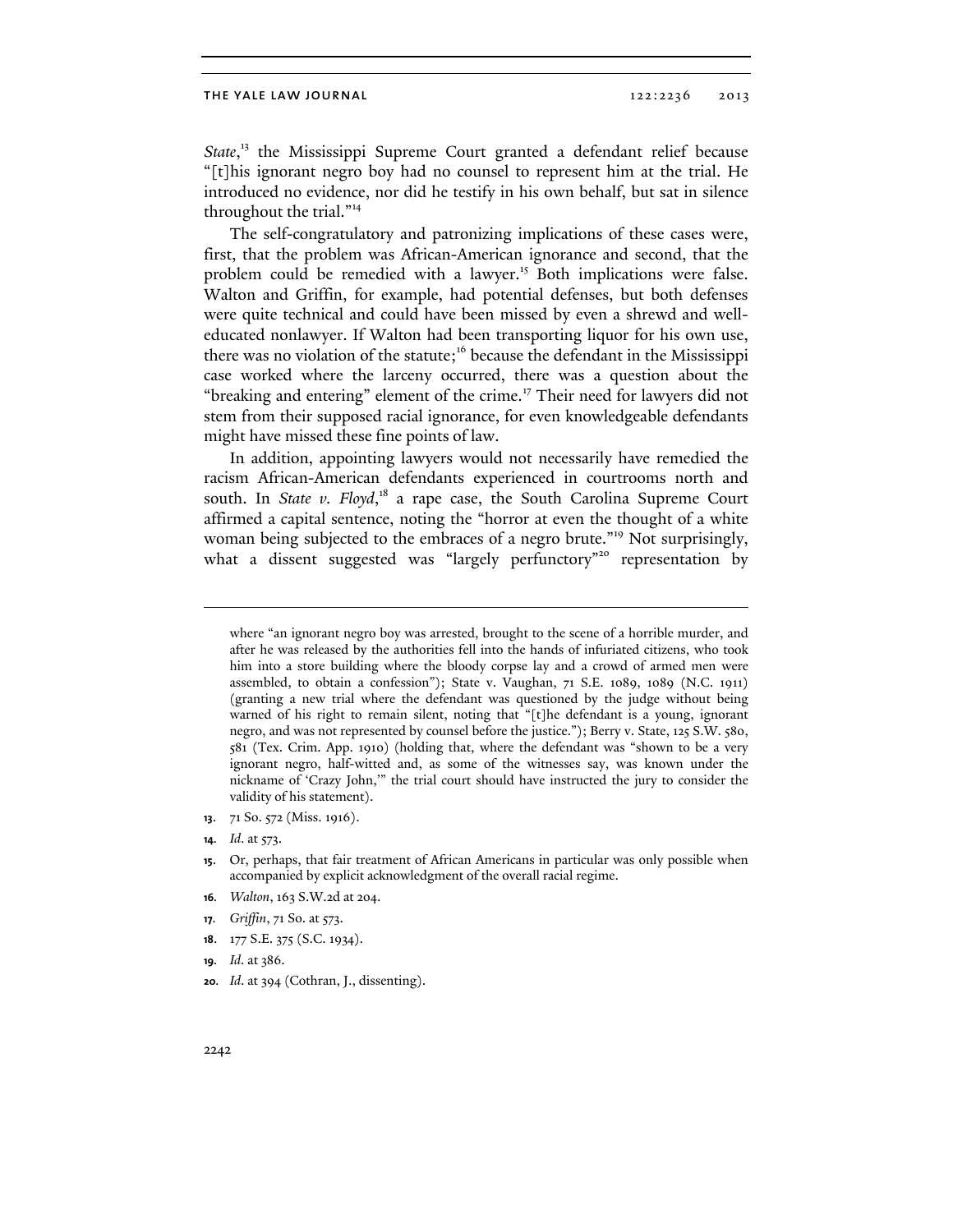appointed counsel at trial failed to prevent conviction, even though several justices insisted, based on the evidence, that the defendant might be innocent.<sup>21</sup>

Even the best possible representation was likely to be insufficient to obtain fair treatment of people perceived as "brute[s]."<sup>22</sup> The major pre-*Gideon* development in right-to-counsel jurisprudence was *Powell v. Alabama*, 23 the 1932 case involving the Scottsboro Boys. The Court held that due process of law generally requires the assistance of counsel in capital cases.<sup>24</sup> Consistent with the decisions recounted above, the Court was concerned with the defendants' intelligence. Failure to appoint counsel was a denial of due process, the Court explained, because of "the ignorance and illiteracy of the defendants, their youth, the circumstances of public hostility, . . . the fact that their friends and families were all in other states and communication with them necessarily difficult, and above all that they stood in deadly peril of their lives."<sup>25</sup>

And yet, the subsequent history of the Scottsboro defendants makes clear that counsel was no solution. After the victory in the Supreme Court, the defendants were retried while being represented by the celebrated Samuel Leibowitz, "one of the nation's leading criminal defense lawyers."<sup>26</sup> "The jury took just five minutes to convict,"<sup>27</sup> and the defendants were sentenced again to death. After the trial judge granted a new trial, two of the men were tried a third time and again condemned.<sup>28</sup> Although they avoided execution and were ultimately released—some after decades—their lives were saved as much by international notoriety as by the good works of counsel.

A number of obstacles blocked even the most capable and zealous counsel. Thurgood Marshall was arguably the greatest lawyer of the twentieth century,

**<sup>21</sup>***. Id*. at 393 (Bonham, J., dissenting) ("The state has all the resources of the law, and the services of learned and able counsel. The defendant is an ignorant, illiterate, and apparently penniless negro; too poor to employ counsel, and who was defended by counsel appointed by the court. The failure to produce this evidence, if it existed, raises the presumption that it did not exist, and that presumption raises a very reasonable doubt of the guilt of the accused."); *see also id.* (finding "grave doubt of the guilt of the accused").

**<sup>22</sup>***. Id*. at 386.

**<sup>23</sup>**. 287 U.S. 45 (1932).

**<sup>24</sup>***. Id*. at 68-71; *see also* Hamilton v. Alabama, 368 U.S. 52 (1961) (interpreting and applying *Powell*).

**<sup>25</sup>***. Powell*, 287 U.S. at 71. Although the *Powell* Court did not use the phrase "ignorant negro," in *Betts v. Brady*, the Court described *Powell* as involving "ignorant and friendless negro youths." 316 U.S. 455, 463 (1942), *overruled by* Gideon v. Wainwright, 372 U.S. 335 (1963).

**<sup>26</sup>**. Michael J. Klarman, *Scottsboro*, 93 MARQ. L. REV. 379, 399 (2009).

**<sup>27</sup>***. Id.* at 402.

**<sup>28</sup>***. Id.* at 403-06.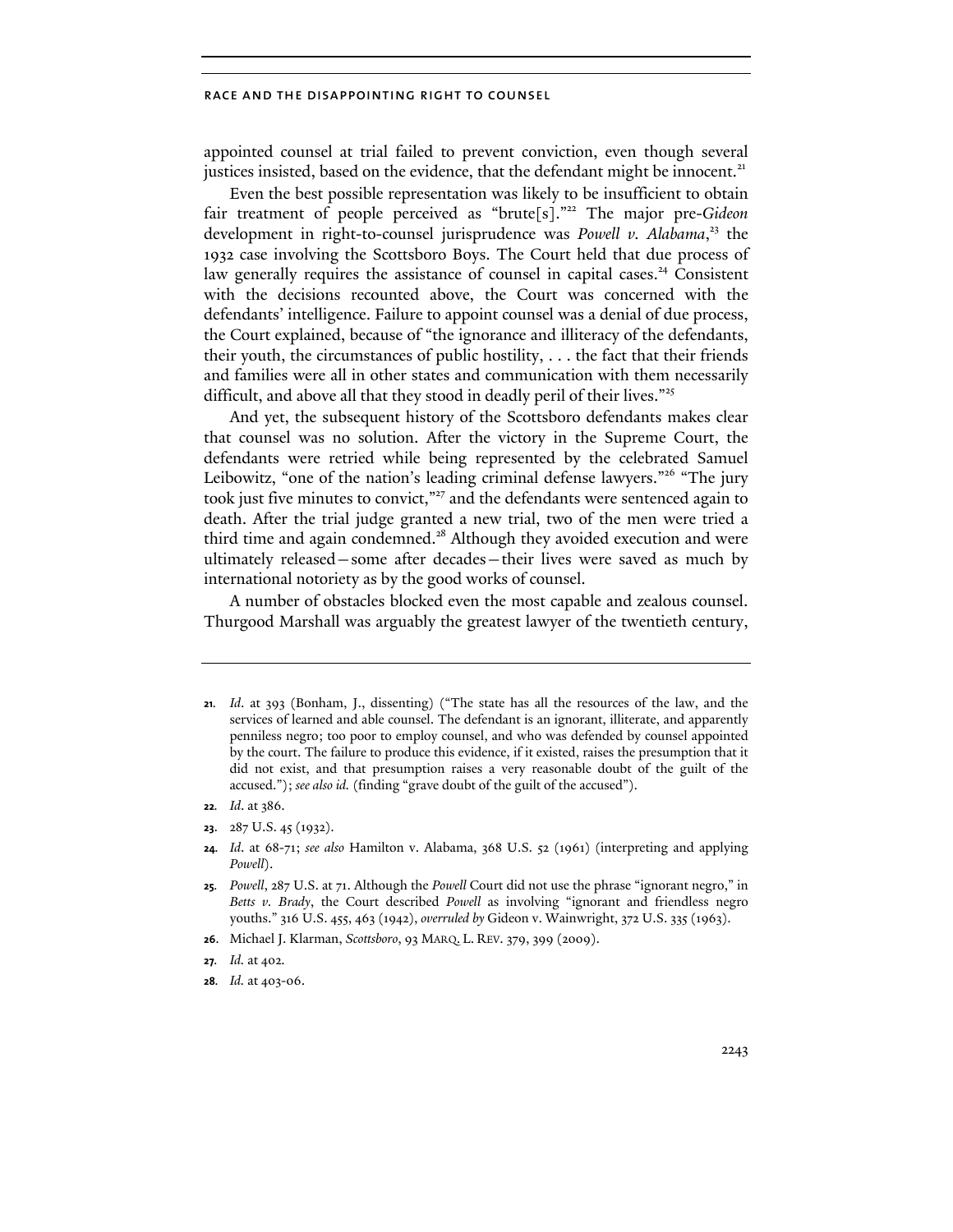yet "the legal and social setting" limited his ability and the ability of other NAACP attorneys to take advantage of the law.<sup>29</sup> One problem was the credibility given to white witnesses and denied to African Americans and other witnesses of color. When a white witness testified, "in Southern courtrooms, no matter how incredible the testimony was, juries and judges accepted it."<sup>30</sup> This phenomenon is reflected in the many statements in appellate cases offering special credit to white witnesses $31$  or denying credibility to African Americans.<sup>32</sup> Again, individual litigants of color sometimes won, but often at the cost of reinforcing the rationale for racial discrimination in general.

**32***. See, e.g.*, Lee v. State, 94 So. 889, 889 (Miss. 1923) (reversing a murder conviction and noting that "[a]s to what happened at the scene of the shooting, the state offered the testimony of only one witness, a negro woman at whose house the killing occurred"). *But see* Baker v. Commonwealth, 254 S.W. 887, 887 (Ky. App. 1923) ("It is argued that the jury were necessarily influenced by prejudice or bias in accepting the testimony of a single negro rather than that of the three white witnesses for the defense, but to this we cannot agree. . . . [M]anifestly the color of the witnesses cannot alter the rule [that the jury is the finder of fact].").

**<sup>29</sup>**. MARK TUSHNET, MAKING CIVIL RIGHTS LAW: THURGOOD MARSHALL AND THE SUPREME COURT, 1936-1961, at 56 (1994).

**<sup>30</sup>***. Id.* at 66.

**<sup>31</sup>***. See, e.g.*, Woods v. State, 44 So.2d 771, 772 (Ala. App. 1950) (reversing a conviction because "[t]he evidence disclosed that the defendant is a Negro man and over the age of 61 years, and had been living in that community for a long number of years," and a "large number of white witnesses who had known him for more than 30 years testified that he was a man of good character"); Ming v. State, 103 So. 618, 618 (Fla. 1925) (reversing the murder conviction of a "negro" in part based on "uncontradicted testimony by three witnesses, one a white man" that the decedent was the aggressor and by "Mr. Vickers, a white witness," that another prosecution witness lied); Duke v. State, 76 S.E. 599, 600 (Ga. App. 1912) (reversing a theft conviction where the defendant "proved by a white witness" the legitimate source of otherwise suspicious currency); Howard v. State, 199 P.2d 240, 242 (Okl. Crim. App. 1948) (reversing a manslaughter conviction where "[a]ll of the witnesses, [the defendant and two others], all colored, and Mr. Joe Kimpton, white . . . testified in substance" to facts showing that the fatal accident would have occurred despite the defendant's speeding); Williams v. State, 83 S.W.2d 337, 337 (Tex. Crim. App. 1935) (reversing a forgery conviction and stating that "[a]ppellant is an ignorant colored woman, who proved an unusually good reputation by white witnesses"); Teals v. State, 75 S.W.2d 678, 678-79 (Tex. Crim. App. 1934) (reversing the conviction of "[a]ppellant, who is a negro," for the murder of "J.N. Stallings, who was a white man," where "[t]he uncontroverted testimony of several white witnesses was to the effect that appellant's general reputation as a peaceable and law-abiding citizen was good"); Johnson v. Commonwealth, 101 S.E. 341, 343 (Va. 1919) ("In *State v. Townsend*, 7 Wash. 462, 35 Pac. 367, all of the witnesses at the trial were Indians; but after the trial a white witness to the same facts was discovered, and a new trial was awarded. A similar situation may at any time arise where all the witnesses to a material fact were ignorant and illiterate, and a witness of intelligence and character to the same fact is subsequently discovered.").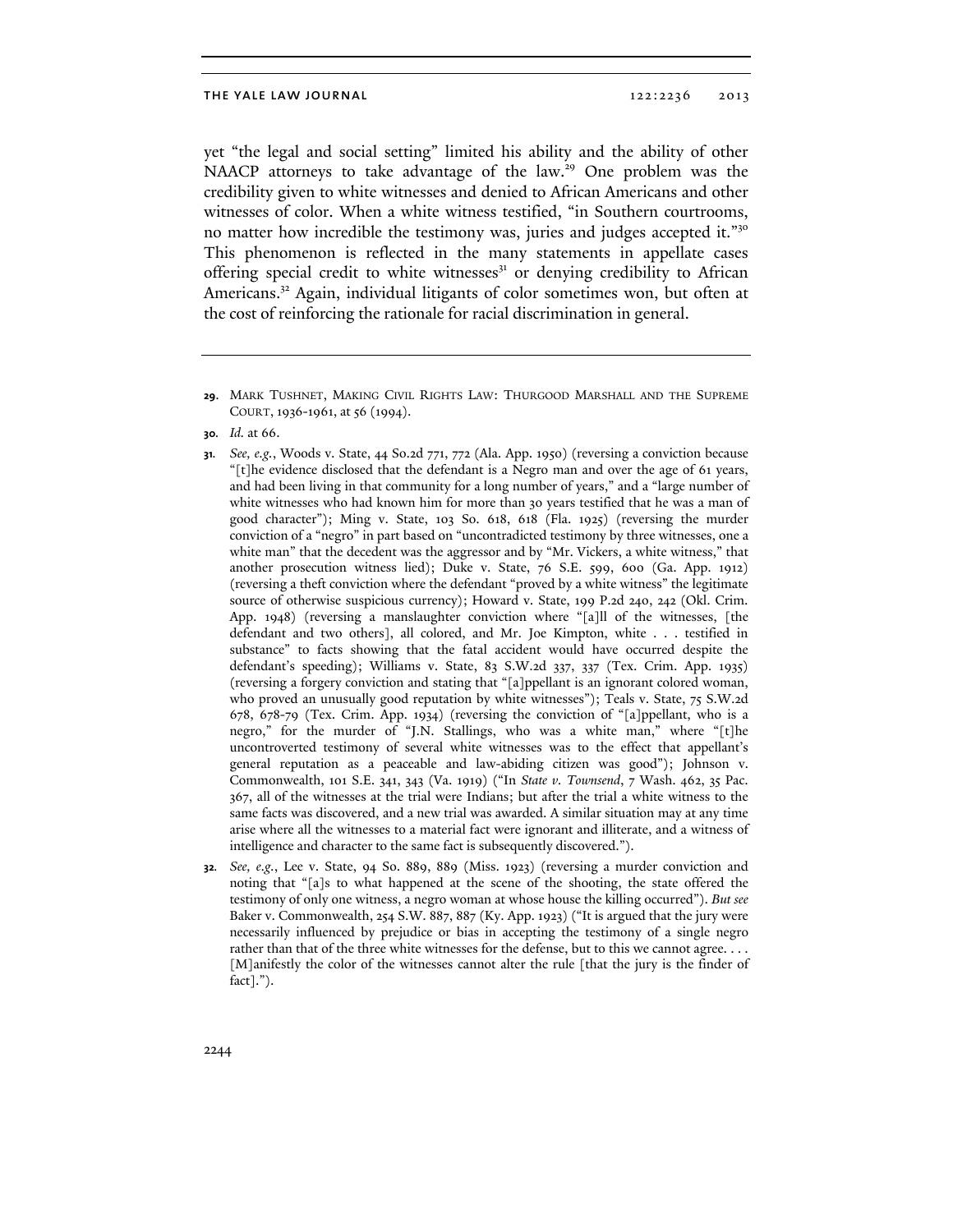Substantive criminal law presented another difficulty. As one example, vagrancy laws were an important tool of racial oppression and were not definitively limited until the late 1960s.<sup>33</sup> Justice Frankfurter explained that in their drafting, "[d]efiniteness is designedly avoided so as to allow the net to be cast at large, to enable men to be caught who are vaguely undesirable in the eyes of police and prosecution, although not chargeable with any particular offense."34 The Court considered, but found itself unable to invalidate, convictions for being "found in *or near* any structure, movable, vessel, or private grounds, without being able to account for their lawful presence therein";<sup>35</sup> being a "dissolute person";<sup>36</sup> and "leading an immoral or profligate life [with] no lawful employment and . . . no lawful means of support realized from a lawful occupation or source."37 (The Court did reverse a conviction for "wandering or strolling around from place to place without any lawful purpose or object," because the record showed that the defendant was sitting.<sup>38</sup>) For many of these offenses, no bias on the part of judges or juries or inadequacy of counsel was necessary to convict, because any person charged could reasonably be found guilty of, say, being near a building or property without a satisfactory excuse. In many parts of the South, convicting African Americans on vague evidence of vague charges was a profit center for both local governments and local businesses.<sup>39</sup>

Although recourse could be had to the Supreme Court, successful review was often impossible because of the Court's deference to state court factfinding.<sup>40</sup> Once the Court's groundbreaking criminal procedure cases clarified the facts that would lead courts to invalidate jury-selection procedures

- **33***. See* T. Leigh Anenson, Note, *Another Casualty of the War . . . Vagrancy Laws Target the Fourth Amendment*, 26 AKRON L. REV. 493 (1993) (discussing the Supreme Court's restrictions on vagrancy statutes).
- **34**. Winters v. New York, 333 U.S. 507, 540 (1948) (Frankfurter, J., dissenting); *see also* Gabriel J. Chin, *The Jena Six and the History of Racially Compromised Justice in Louisiana*, 44 HARV. C.R.-C.L. L. REV. 361, 375-77 (2009) (describing broad and vague vagrancy laws in Louisiana).
- **35**. Arceneaux v. Louisiana, 376 U.S. 336, 336 n.1 (1964) (per curiam) (emphasis added) (dismissing certiorari for lack of jurisdiction).
- **36**. Edelman v. California, 344 U.S. 357, 358 (1953) (dismissing certiorari as improvidently granted).
- **37**. Hicks v. District of Columbia, 383 U.S. 252, 253-54 (1966) (Douglas, J., dissenting from dismissal of certiorari as improvidently granted).
- **38**. Johnson v. Florida, 391 U.S. 596 (1968) (per curiam).
- **39**. Chin, *supra* note 34, at 372-79.
- **40***. See* Claudine Friedman Siegel, Note, *Supreme Court Review of Fact Finding by State Courts*, 34 N.Y.U. L. REV. 1118 (1959).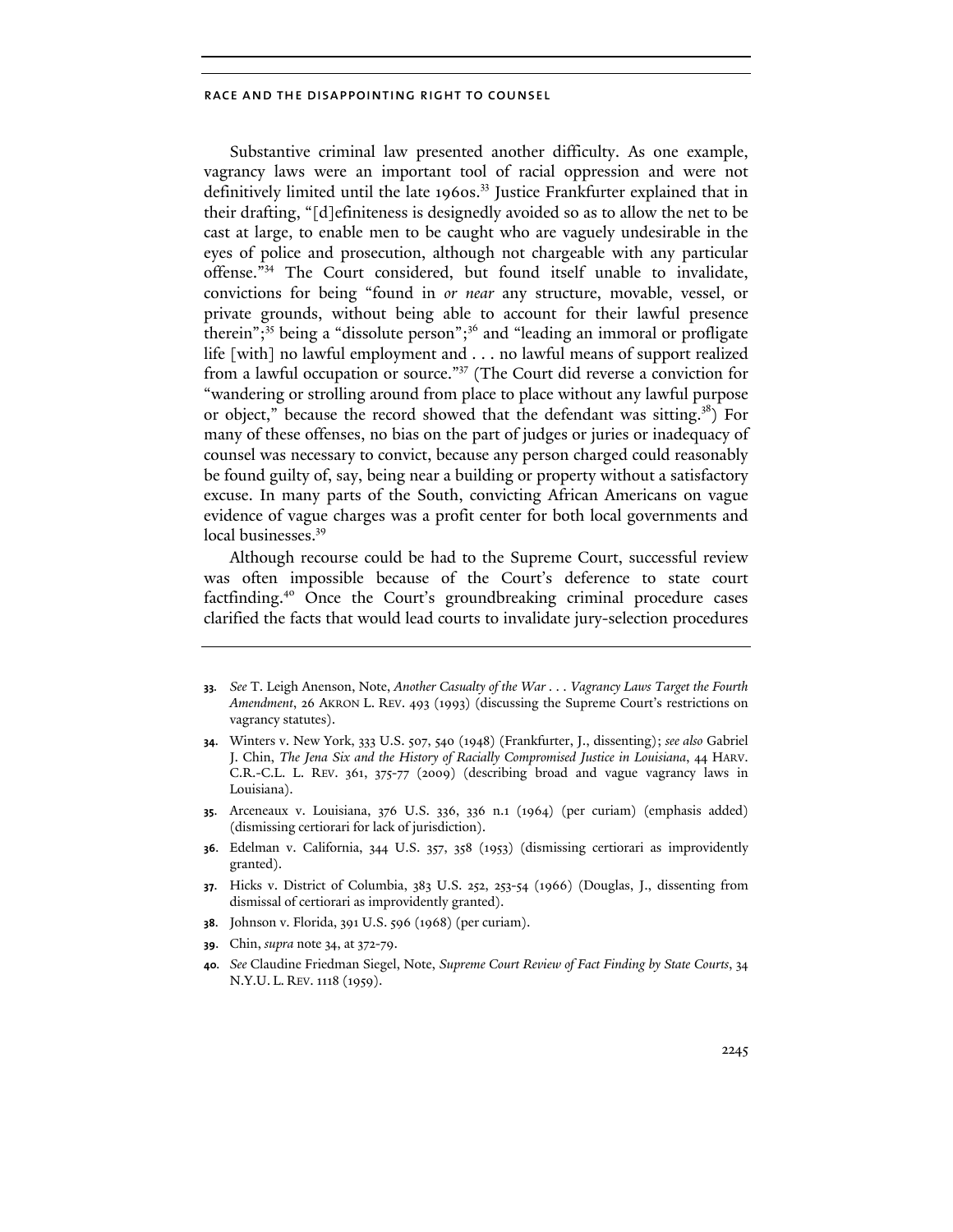or interrogation techniques,<sup>41</sup> judges, prosecutors, and police knew what would be helpful to have in the record.<sup>42</sup> In sum, as Michael J. Klarman explains, "even the most earnest advocacy rarely could influence case outcomes when the system was so pervasively stacked against fair adjudication of the legal claims of black defendants."<sup>43</sup>

# *B. Two Notes from* Gideon*'s Trumpet*

Like many cases involving African-American rights, *Gideon* came out of the South. But Clarence Gideon was white.<sup>44</sup> The NAACP Legal Defense and Education Fund did not file an amicus brief; $45$  the other briefs made relatively few references to race.<sup>46</sup> Thus, *Gideon* was not explicitly or obviously a case about race. Yet, scholars persuasively contend that *Gideon* was part of the Court's response to legal oppression faced by African Americans.47 *Gideon*, then, did two things: it protected the right to counsel for the right's own sake,

- **41***. See* Swain v. Alabama, 380 U.S. 202 (1965), *overruled by* Batson v. Kentucky, 476 U.S. 79 (1986); Brown v. Mississippi, 297 U.S. 278 (1936).
- **42**. TUSHNET, *supra* note 29, at 57 ("The police did not stop using those tactics; instead, having been told that they could not use the third degree, the police began to deny that the confessions they obtained resulted from improper tactics.").
- **43**. Michael J. Klarman, *The Racial Origins of Modern Criminal Procedure*, 99 MICH. L. REV. 48, 80 (2000).
- **44**. Abe Fortas, his appointed Supreme Court counsel, wondered if Gideon was African American. Alfieri, *supra* note 10, at 1468.
- **45**. It filed in two other cases that Term. Brief of the NAACP Legal Defense and Educational Fund, Inc*.*, as Amicus Curiae, Fields v. City of Fairfield, 375 U.S. 248 (1963) (No. 1962-30) (a case in which the Court reversed a criminal contempt conviction for distributing leaflets); Brief of the American Jewish Congress, American Civil Liberties Union, and NAACP Legal Defense and Educational Fund, Inc., as Amici Curiae, Colo. Anti-Discrimination Comm'n v. Continental Air Lines, 372 U.S. 714, 1963 WL 106161 (1963) (No. 1962-146) (a case in which the Court held that a state antidiscrimination statute was not invalid as applied to an interstate air carrier). Perhaps the Fund thought *Gideon* was a certain win which did not require their intervention.
- **46***. See* Brief for the State Government Amici Curiae at 6, Gideon v. Wainwright, 372 U.S. 335 (1963) (No. 1962-155), 1962 WL 115122 (mentioning race only when citing cases where the Supreme Court found denial of the right to counsel to an "ignorant Indian," Rice v. Olson, 324 U.S. 786 (1945), and an "ignorant, inexperienced Negro," McNeal v. Culver, 365 U.S. 109 (1961), among others); Brief of the American Civil Liberties Union and the Florida Civil Liberties Union, Amici Curiae at 9, *Gideon*, 372 U.S. 335, 1962 WL 115121 (mentioning a particular race only when discussing *Moore v. Michigan*, 355 U.S. 155 (1957), which involved "a 17 year old negro with a [seventh-]grade education and possible mental defects").
- **47***. See supra* note 5.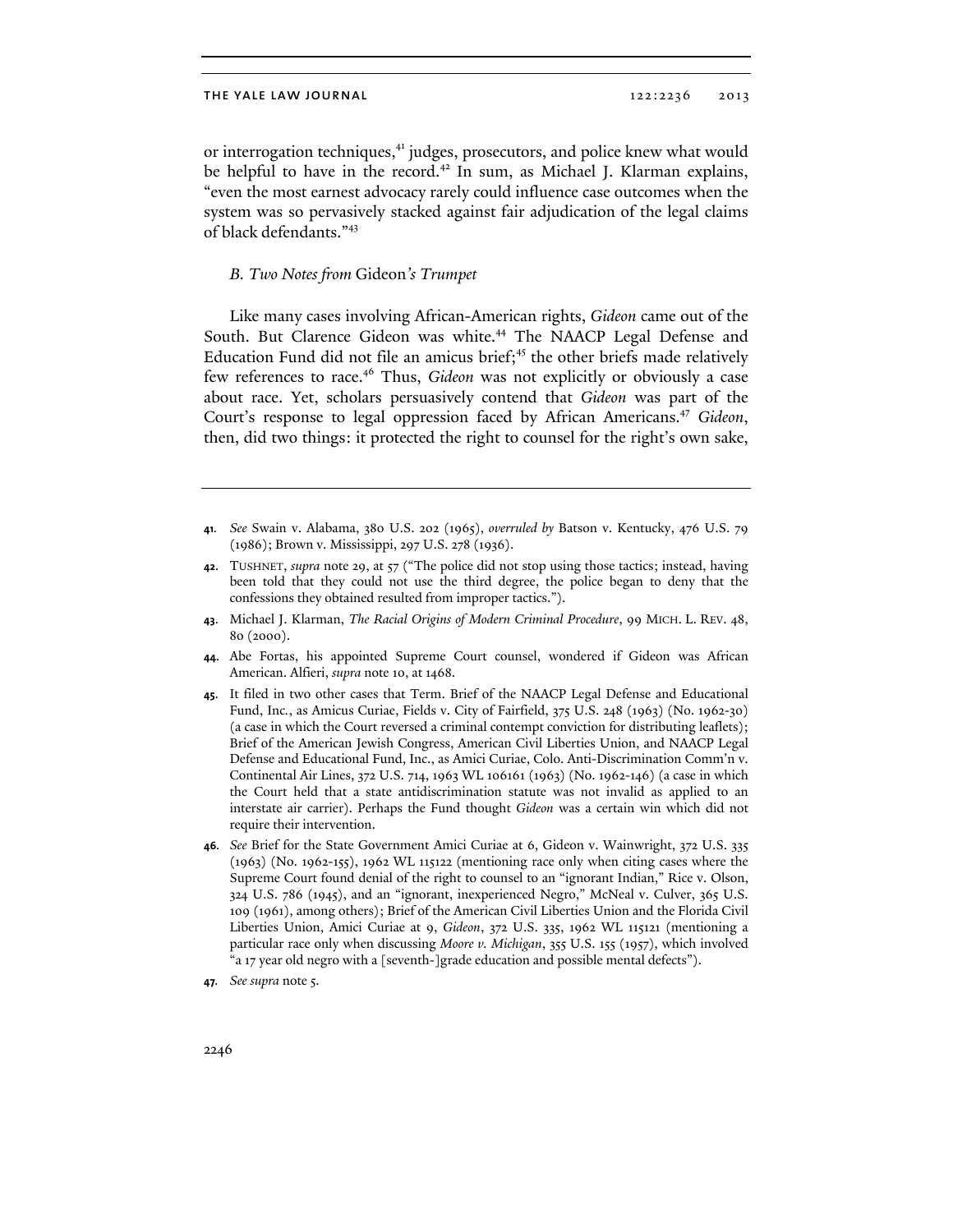and it protected the right to counsel because the Court wanted to ameliorate discrimination faced by African Americans.

*Gideon*, quoting *Powell*, offered a fairly specific vision of the role of counsel. *Gideon* held that counsel was necessary in all felony cases for the following reasons:

Even the intelligent and educated layman has small and sometimes no skill in the science of law. If charged with crime, he is incapable, generally, of determining for himself whether the indictment is good or bad. He is unfamiliar with the rules of evidence. Left without the aid of counsel he may be put on trial without a proper charge, and convicted upon incompetent evidence, or evidence irrelevant to the issue or otherwise inadmissible. He lacks both the skill and knowledge adequately to prepare his defense, even though he have a perfect one. He requires the guiding hand of counsel at every step in the proceedings against him. Without it, though he be not guilty, he faces the danger of conviction because he does not know how to establish his innocence.<sup>48</sup>

The Court's vision, clearly, was that counsel would protect defendants who were innocent. The questions of evidence, identifying and advancing a "perfect" defense, and preventing someone who was "not guilty" from being convicted because "he does not know how to establish his innocence" all implied that counsel would stand in the way of wrongful conviction.

To the extent that this was *Gideon*'s goal, there is much positive to say about its legacy. *Gideon* is an early member of a long line of cases enhancing defendants' ability to prove innocence at trial, including cases granting the right to exculpatory evidence,<sup>49</sup> to expert witnesses,<sup>50</sup> and to a range of procedural protections at trial.<sup>51</sup> While efforts like those of the Warren and

- **48**. 372 U.S. at 345 (quoting Powell v. Alabama, 287 U.S. 45, 68-69 (1932)); *see also* Chandler v. Fretag, 348 U.S. 3, 9-10 (1954) (quoting the same passage from *Powell*); *cf.* Carnley v. Cochran, 369 U.S. 506, 521-24 (1962) (Douglas, J., concurring) (describing the necessity of counsel to assist with the intricacies of trial).
- **49***. See* Giglio v. United States, 405 U.S. 150 (1972); Brady v. Maryland, 373 U.S. 83 (1963).
- **50***. See* Ake v. Oklahoma, 470 U.S. 68 (1985); *see also* Cara H. Drinan, *The Revitalization of* Ake*: A Capital Defendant's Right to Expert Assistance*, 60 OKLA. L. REV. 283 (2007).
- **51**. Virtually every word of the Sixth Amendment has been held applicable to the states, mostly since *Gideon*. *See* Duncan v. Louisiana, 391 U.S. 145, 145 (1968) ("jury"); Washington v. Texas, 388 U.S. 14, 14 (1967) ("compulsory process to obtain witnesses in his favor"); Klopfer v. North Carolina, 386 U.S. 213, 222 (1967) ("speedy trial"); Pointer v. Texas, 380 U.S. 400, 405-06 (1965) ("confronted with witnesses against him"); Turner v. Louisiana, 379 U.S. 466, 466 (1965) ("impartial"); *In re* Oliver, 333 U.S. 257, 273 (1948) ("public trial");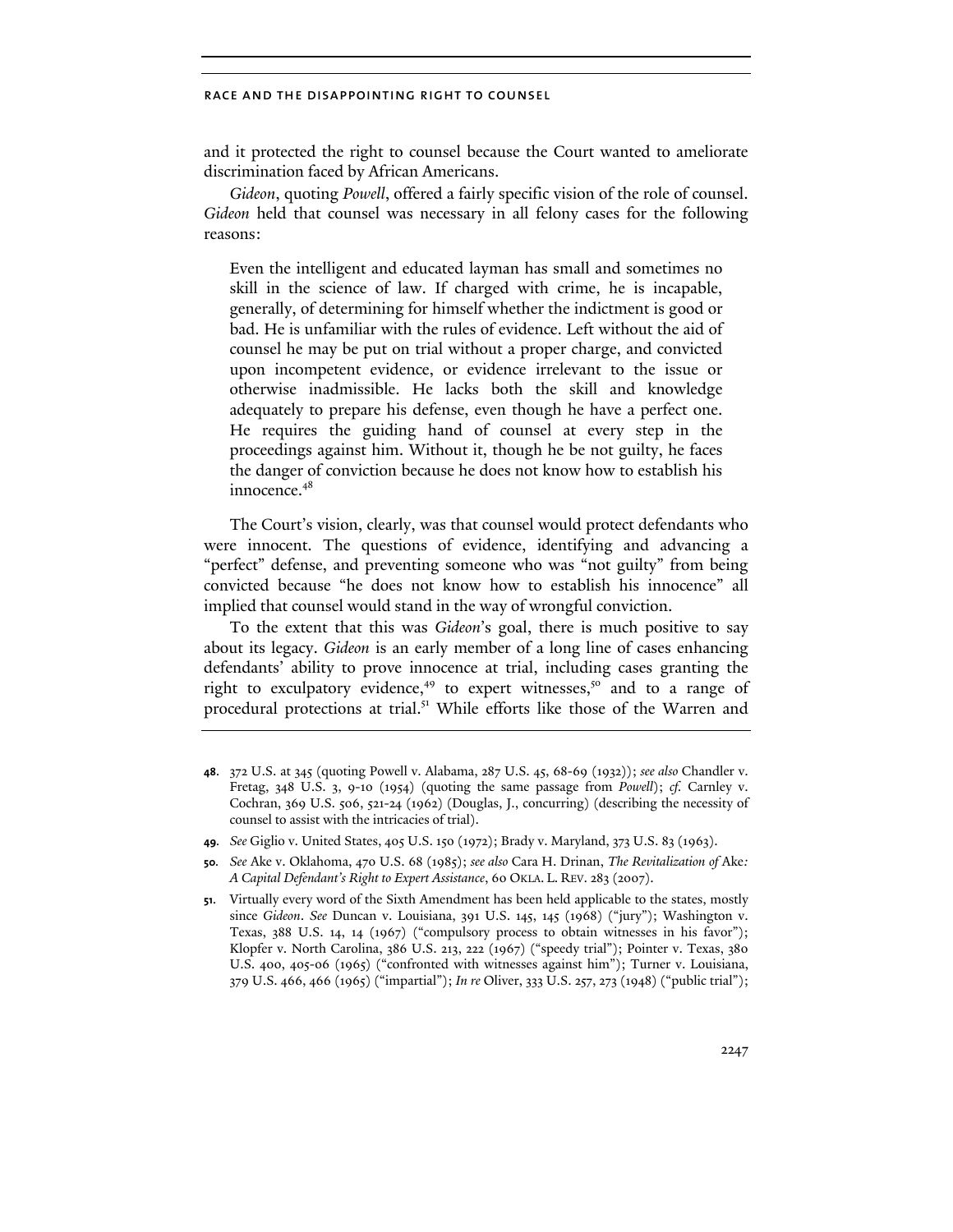Burger Courts to regulate the police have long since tapered off, the Court continues to enhance the formalities of the trial process in ways that advantage defendants.<sup>52</sup>

Access to counsel for the poor has improved since 1963. While many counsel are now overworked and underpaid, before *Gideon*, many defense counsel were not paid at all.<sup>53</sup> And if many public defenders and appointed counsel are inadequate, others provide excellent representation.<sup>54</sup>

While too many innocent people are convicted of crimes, the percentage of wrongful convictions is likely in the low single digits.<sup>55</sup> It is also probable that the system's overall accuracy is increasing over time. As part of the "Innocence Revolution,"56 scholars, defense attorneys, progressive law enforcement officials, and legislatures have challenged and improved flawed investigation

- **53**. Charles S. Potts, *Right to Counsel in Criminal Cases: Legal Aid or Public Defender*, 28 TEX. L. REV. 491, 505 (1950) (noting that a 1936 survey "showed that nineteen states had made no provision whatever for paying assigned counsel" and that "[i]n most of the remaining states the pay provided by law was only nominal"); Note, *The Representation of Indigent Criminal Defendants in the Federal District Courts*, 76 HARV. L. REV. 579, 579 (1963) (noting that federal indigent representation was then uncompensated).
- **54***. See infra* notes 74-75.
- **55**. If it were possible to determine who was actually guilty, there would be no criminal justice system. Pleas and trials exist because truth cannot be discovered with certainty. Accordingly, hard numbers on wrongful convictions are difficult to come by. Nevertheless, there are some thoughtful estimates. *See, e.g.*, Michael Risinger, *Innocents Convicted: An Empirically Justified Factual Wrongful Conviction Rate*, 97 J. CRIM. LAW & CRIMINOLOGY 761, 780 (2007) (estimating a 3.3% to 5% error rate in 1980s capital murder prosecutions); Marvin Zalman, *Quantitatively Estimating the Incidence of Wrongful Convictions*, 48 CRIM L. BULL. 221, 245-46 (2012) (estimating the innocence rate at between 0.5% and 1%).
- **56**. Mark A. Godsey, *Reliability Lost, False Confessions Discovered*, 10 CHAP. L. REV. 623, 623 (2007) (describing the "'Innocence Revolution,' in which hundreds of Americans imprisoned or on death row for serious crimes . . . have been conclusively proven innocent and released").

 $\overline{a}$ 

Hodgson v. Vermont, 168 U.S. 262, 269 (1897) ("informed of the nature and cause of the accusation against him"). The Court has recognized the right to counter prosecution evidence, Olden v. Kentucky, 488 U.S. 227 (1988) (per curiam) (reversing a conviction due to the lower court's refusal to allow the presentation of impeachment evidence), and to present evidence supporting a defense, Holmes v. South Carolina, 547 U.S. 319 (2006) (invalidating a rule limiting defense efforts to show that a third party committed the charged crime); Crane v. Kentucky, 476 U.S. 683 (1986) (finding unconstitutional a state rule prohibiting the defendant from challenging at trial the validity of a statement found voluntary at a pretrial hearing).

**<sup>52</sup>***. See, e.g.*, United States v. Booker, 543 U.S. 220 (2005) (holding it unconstitutional to allow sentences to be enhanced based on facts not found by juries); Crawford v. Washington, 541 U.S. 36 (2004) (prohibiting the admission, without the opportunity for cross-examination, of out-of-court testimonial statements made to police by a hearsay declarant).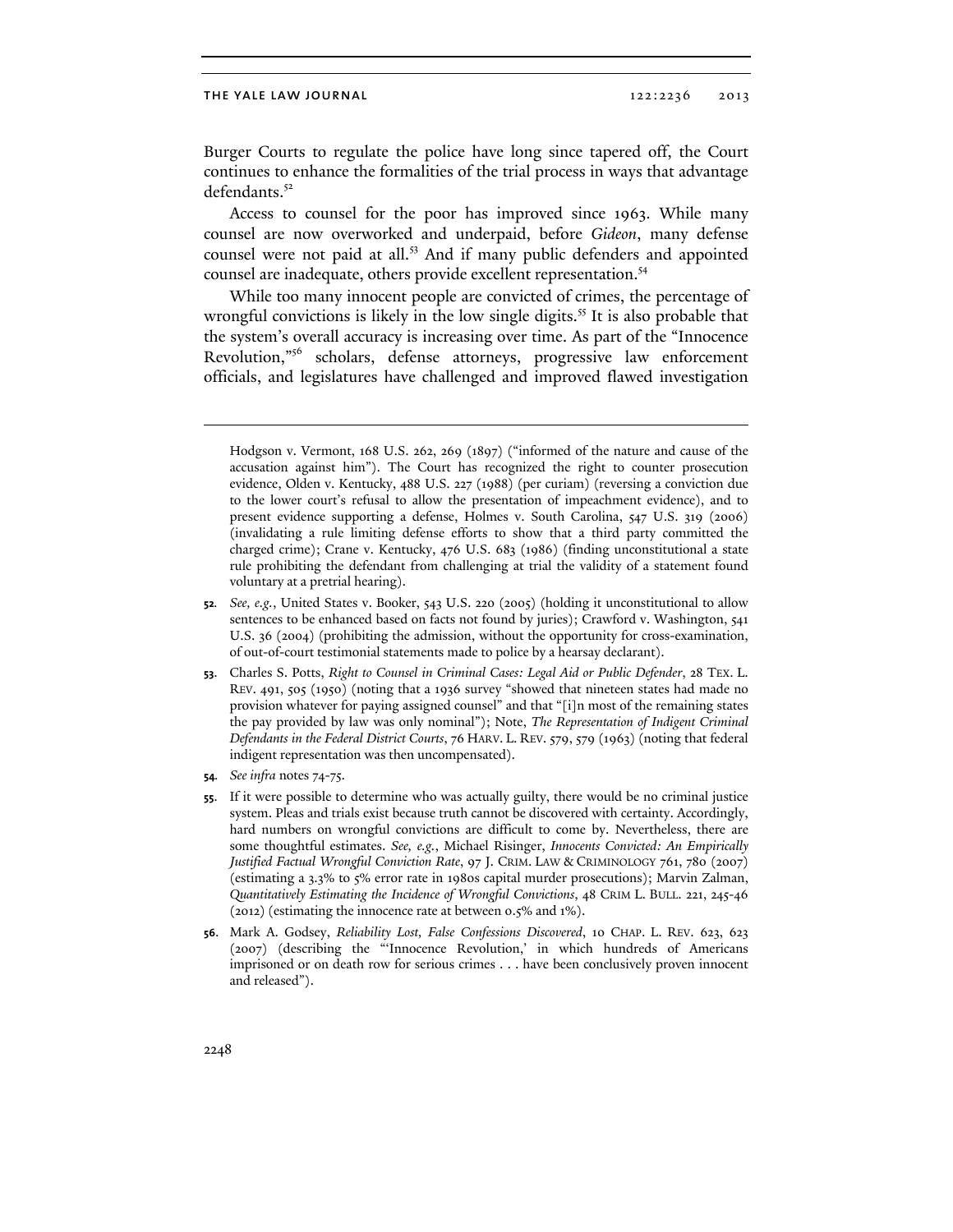techniques $57$  including problems with eyewitness identification procedures,  $58$ fingerprint analysis,<sup>59</sup> false confessions,<sup>60</sup> interviews of children,<sup>61</sup> and unsound expert testimony.<sup>62</sup> As Darryl K. Brown has written, police, prosecutors, courts, and legislatures now "supplement weak defense counsel in the task of improving evidence reliability" and in some ways "these reforms have advantages over adversarial lawyering," because even defendants with weak attorneys benefit from sound general policies.<sup>63</sup>

Charging procedures may also increase accuracy. Crime rates have increased substantially since *Gideon*, although there has been a decline in recent years.<sup>64</sup> Only a fraction of prosecutable cases coming to the attention of

- **58**. Nancy K. Steblay et al., *Sequential Lineup Laps and Eyewitness Accuracy*, 35 LAW & HUM. BEHAV. 262 (2011).
- **59**. Jacqueline McMurtrie, *Swirls and Whorls: Litigating Post-Conviction Claims of Fingerprint Misidentification After the NAS Report*, 2010 UTAH L. REV. 267; Elizabeth J. Reese, Comment, *Techniques for Mitigating Cognitive Biases in Fingerprint Identification*, 59 UCLA L. REV. 1252  $(2012).$
- **60**. Richard A. Leo et al., *Bringing Reliability Back in: False Confessions and Legal Safeguards in the Twenty-First Century*, 2006 WIS. L. REV. 479; Andrew E. Taslitz, *High Expectations and Some Wounded Hopes: The Policy and Politics of a Uniform Statute on Videotaping Custodial Interrogations*, 7 NW.J. L. & SOC. POL'Y 400 (2012).
- **61**. Myrna S. Raeder, *Distrusting Young Children Who Allege Sexual Abuse: Why Stereotypes Don't Die and Ways To Facilitate Child Testimony*, 16 WIDENER L. REV. 239 (2010); Orly Bertel, Note, *Let's Go to the Videotape: Why the Forensic Interviews of Children in Child Protective Cases Should Be Video Recorded*, 50 FAM. CT. REV. 344 (2012).
- **62**. Brandon L. Garrett & Peter J. Neufeld, *Invalid Forensic Science Testimony and Wrongful Convictions*, 95 VA. L. REV. 1 (2009).
- **63**. Darryl K. Brown, *The Decline of Defense Counsel and the Rise of Accuracy in Criminal Adjudication*, 93 CALIF. L. REV. 1585, 1591 (2005). Similarly, legal principles established by excellent, well-resourced attorneys may redound to the benefit of future defendants with inadequate attorneys. *See* Nancy Leong, Gideon*'s Law-Protective Function*, 122 YALE L.J. 2460  $(2013).$
- **64**. The Federal Bureau of Investigation offers an online tool that allows users to compare certain crime statistics published annually via its Uniform Crime Reporting Program. The violent crime rate in the United States was 168.2 per 100,000 people in 1963, and the property crime rate was 2,012.1 per 100,000. In 1991, the violent crime rate peaked at 758.2. The property crime rate peaked at 5,353.3 in 1980. *Reported Crime by Locality (City, County), State, and Nation*, FED. BUREAU OF INVESTIGATION, http://www.ucrdatatool.gov/Search /Crime/Crime.cfm (last visited Apr. 8, 2013) (follow "All States and U.S. Total" hyperlink; select table type "State by state and national estimates"; select "United States-Total" for Box A and "Violent crime rates" and "Property crime rates" for Box B; then follow "Get Table" hyperlink). In 2011, the violent crime rate had declined to 386.3 per 100,000 people and the property crime rate to 2,908.7. *Crime in the United States 2011: Table 1*, FED. BUREAU OF

**<sup>57</sup>**. Brandon L. Garrett, *Judging Innocence*, 108 COLUM. L. REV. 55 (2008).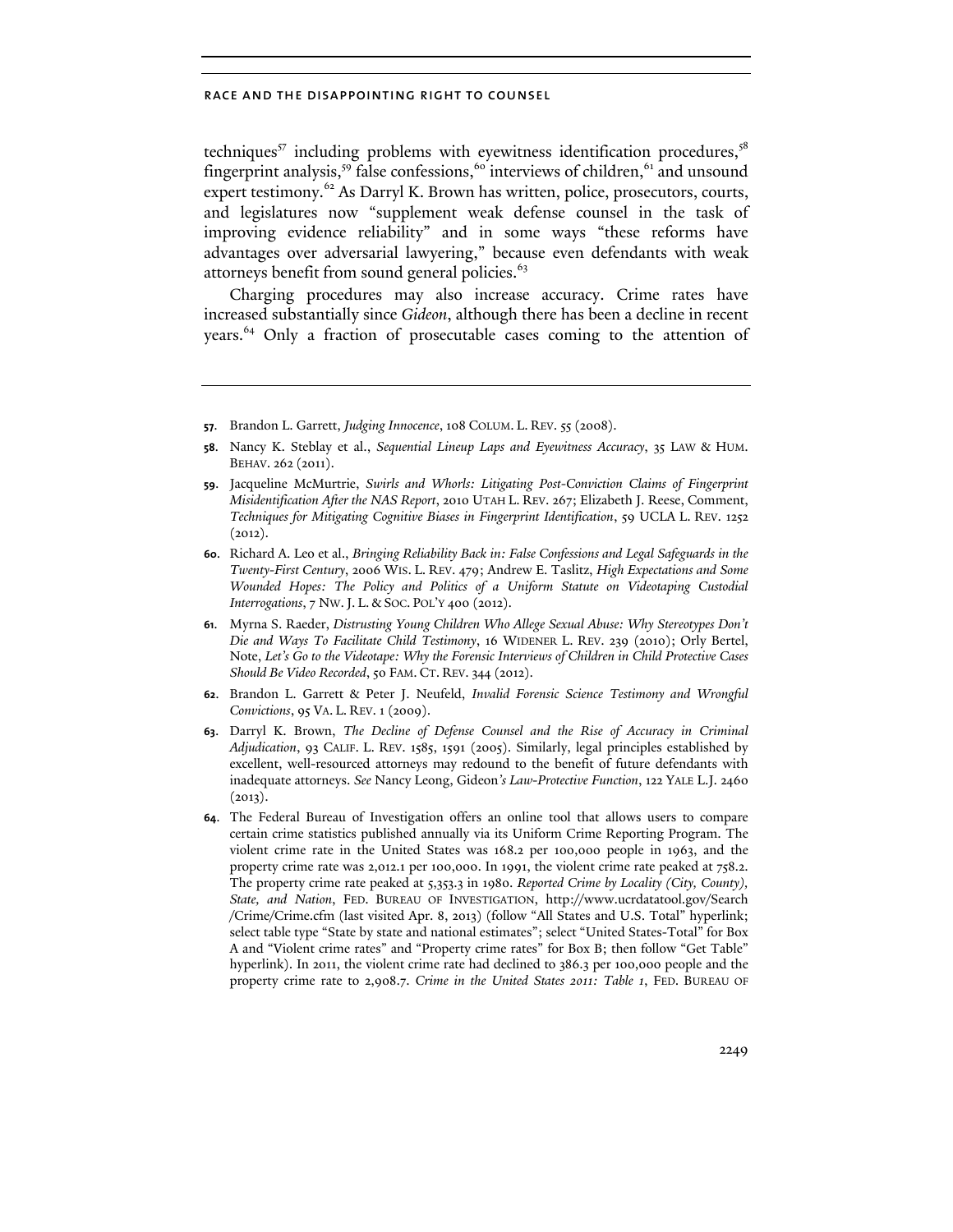prosecutors are charged.<sup>65</sup> To the extent that prosecutors prefer cases with solid evidence to those where there is doubt about guilt, they have more of the former to choose from. Thus, as the late William Stuntz argued,

the likelihood that innocents are being convicted may be lower than it was in the days when there was much less crime—a high ratio of crimes to prosecutors is the best protection for innocent defendants because it allows for more selectivity; it tends to keep prosecutors from casting their net too broadly.<sup>66</sup>

The rise of plea bargaining complicates this story.<sup>67</sup> Gideon rests on a model of decision by trial, but almost all prosecutions are resolved through pleas.<sup>68</sup> An innocent defendant offered a substantial discount for pleading guilty faces a dilemma no matter how good counsel is.<sup>69</sup> Nevertheless, to the extent that the

- **66**. Stuntz, *supra* note 5, at 45.
- **67***. See, e.g.*, George Fisher, *Plea Bargaining's Triumph*, 109 YALE L.J. 857 (2000).
- **68***.* Cohen & Kyckelhahn, *supra* note 65, at 10 (noting that 95% of convictions resulted from pleas in 2006); *Overview of Federal Criminal Cases: Fiscal Year 2011*, U.S. SENT'G COMMISSION 3 (Sept. 2012), http://www.fpd-ohn.org/sites/default/files/files/2012October%20Overview %20of%20Federal%20Criminal%20Cases%20FY%202011.pdf (stating that 96% of convictions are obtained through guilty pleas).
- **69**. Margareth Etienne, *The Declining Utility of the Right to Counsel in Federal Criminal Courts: An Empirical Study on the Diminished Role of Defense Attorney Advocacy Under the Sentencing Guidelines*, 92 CALIF. L. REV. 425 (2004); Ronald F. Wright, *Trial Distortion and the End of Innocence in Federal Criminal Justice*, 154 U. PA. L. REV. 79, 132 (2005) (noting that defense attorneys, judges, academics, and journalists have observed that possible penalties after trial can make a guilty plea irresistible); *see also* Stephanos Bibas, *Plea Bargaining Outside the Shadow of Trial*, 117 HARV. L. REV. 2463 (2004) (discussing the structural distortions and psychological pitfalls of plea bargaining). Similarly, an innocent defendant may fear that the risk of racial discrimination at trial cannot be avoided even with good counsel and therefore may be tempted to plead guilty. *See* Margaret Z. Johns, *Unsupportable and Unjustified: A*

 $\overline{a}$ 

INVESTIGATION, http://www.fbi.gov/about-us/cjis/ucr/crime-in-the-u.s/2011/crime-in-the -u.s.-2011/tables/table-1 (last visited Apr. 8, 2013).

**<sup>65</sup>**. For example, in May 2006, charges against thirty-one of 100 defendants arraigned for a felony in state court were dismissed, diverted, or deferred, terminating the prosecution without a conviction. Thomas H. Cohen & Tracey Kyckelhahn, *State Court Processing Statistics, 2006: Felony Defendants in Large Urban Counties, 2006*, BUREAU OF JUST. STAT. 11 tbl.11 (2010), http://bjs.ojp.usdoj.gov/content/pub/pdf/fdluc06.pdf; *see also, e.g.*, Richard S. Frase, *Punishment Purposes*, 58 STAN. L. REV. 67, 79-80 nn.39-40 (2005) (citing a federal declination rate for regulatory crimes of at least 62%); Marc L. Miller & Ronald F. Wright, *The Black Box*, 94 IOWA L. REV. 125, 152 (2008) (stating that the declination rate for battery in New Orleans is in the range of 42% to 54%, except for battery on police officer, for which the declination rate is 27%); Ronald Wright & Marc Miller, *The Screening/Bargaining Tradeoff*, 55 STAN. L. REV. 29, 71 fig.1 (2002) (showing that of 239,500 cases recommended for prosecution by police in New Orleans, 39% were declined and 15% diverted or referred, while the court or prosecution dismissed 13% of the cases that were filed).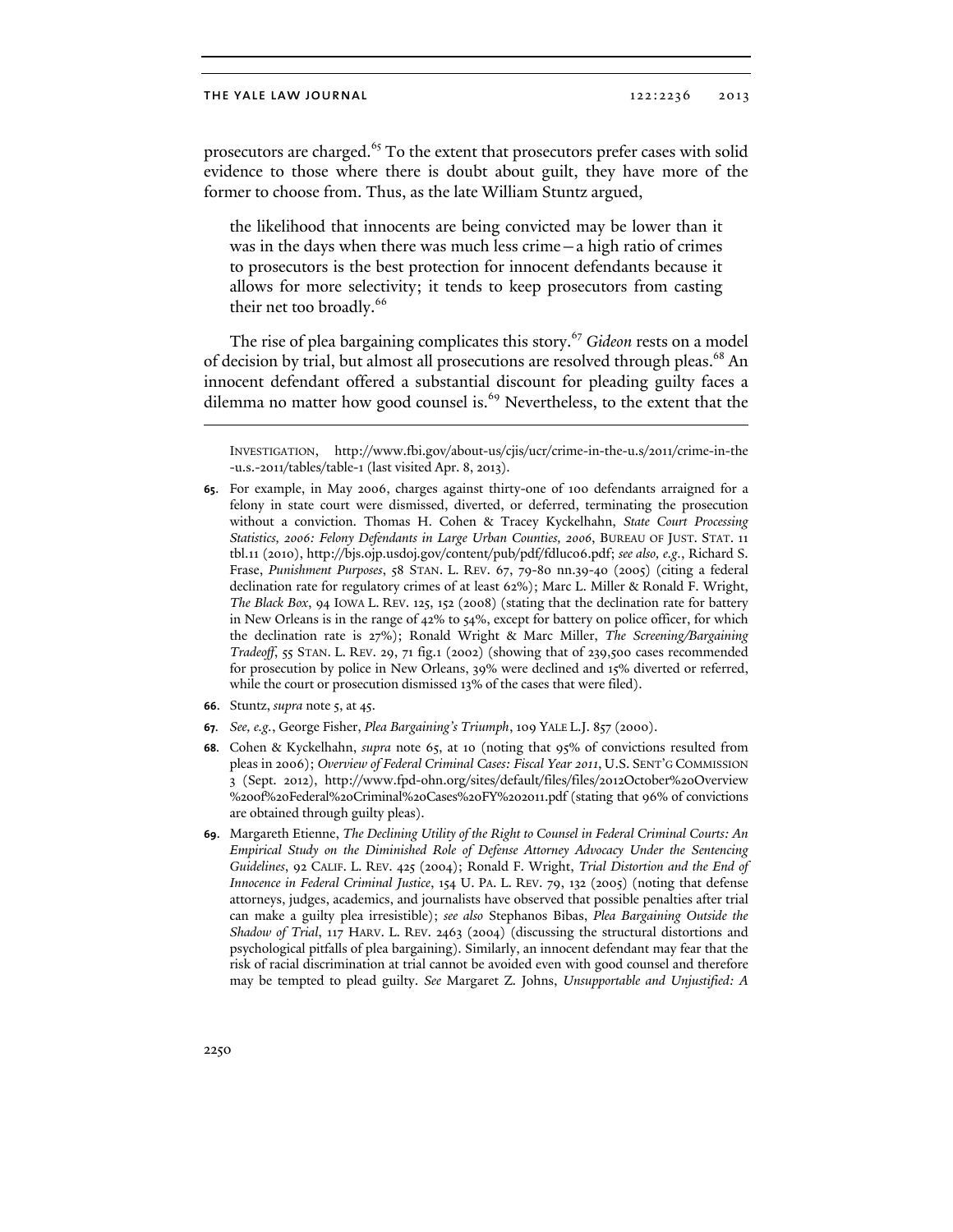Court intended *Gideon* to protect the innocent, it has proven at least partially successful in generating favorable constitutional law, increased access to counsel in many contexts, and improved operation and outcomes in the criminal justice system.

To the extent that *Gideon* was intended to promote racial equality, however, it has failed. Since *Gideon*, the racial disproportionality of the prison population has only increased. Thirty-two percent of those admitted to state or federal prison in 1960 were African American, 39% in 1970, 41% in 1980,<sup>70</sup> 44.5% in 1990, and 46.2% in 2000,<sup>71</sup> with a drop to 42.6% in 2009.<sup>72</sup> While Gideon is insufficiently honored,<sup>73</sup> the problem is not simply that the right to counsel is illusory in practice. Racial disproportionality results even with wellresourced counsel. For example, many informed observers suggest that as a group, federal public defenders are effective.<sup>74</sup> Their results are similar to those obtained by private counsel and counsel appointed under the Criminal Justice Act, suggesting that federal representation is generally solid.<sup>75</sup> Yet, the federal

*Critique of Absolute Prosecutorial Immunity*, 80 FORDHAM L. REV. 509, 516 n.65 (2011) (citing several sources suggesting that racial minorities may be particularly subject to wrongful conviction).

- **70**. Patrick A. Langan, *Race of Prisoners Admitted to State and Federal Institutions*, *1926-86*, BUREAU OF JUST. STAT. 5 (May 1991), https://www.ncjrs.gov/pdffiles1/nij/125618.pdf.
- **71**. Allen J. Beck & Paige M. Harrison, *Prisoners in 2000*, BUREAU OF JUST. STAT. 11 (Aug. 2001), http://bjs.ojp.usdoj.gov/content/pub/pdf/p00.pdf.
- **72**. *See* Paul Guerino, Paige M. Harrison & William Sabol, *Prisoners in 2010*, BUREAU OF JUST. STAT. app. at 28, tbl.16B (rev. Feb. 2012), http://bjs.ojp.usdoj.gov/content/pub/pdf/p10.pdf (estimating 582,100 African-American inmates out of 1,365,800 total inmates).
- **73***. See supra* note 2.

 $\overline{a}$ 

- **74***. See, e.g.*, Stephen B. Bright, *Legal Representation for the Poor: Can Society Afford This Much Injustice?*, 75 MO. L. REV. 683, 685 n.11 (2010) ("Most federal public defenders have reasonable caseloads and provide their clients with good representation."); Inga L. Parsons, *''Making It a Federal Case": A Model for Indigent Representation*, 1997 ANN. SURV. AM. L. 837, 839 n.7 (discussing a review committee's finding that "the overall level of representation provided by federal defender organizations—including federal public defenders and community defense organizations—was 'excellent'"); Richard A. Posner & Albert H. Yoon, *What Judges Think of the Quality of Legal Representation*, 63 STAN. L. REV. 317, 341-42 (2011) (discussing evidence suggesting that federal public defenders achieve better outcomes than other lawyers).
- **75***. See* Etienne, *supra* note 69, at 478 ("Federal courts routinely appoint attorneys for federal indigent defendants who are highly qualified and well trained."). In 2009, private (93.6%) and appointed counsel (93.8%) had marginally lower conviction rates than federal public defenders (FPDs) (94%), but higher sentences overall (52.1 months for FPDs, 59 months for private counsel, and 62.4 months for assigned counsel). Mark Motivans, *Federal Justice Statistics, 2009*, BUREAU OF JUST. STAT. 9 tbl.7 (Dec. 2011), http://bjs.ojp.usdoj.gov/content /pub/pdf/fjs09.pdf. Private counsel (72.9%) had a lower rate of sentences of imprisonment than FPDs (79%), while assigned counsel had a marginally higher rate (79.7%). *Id.*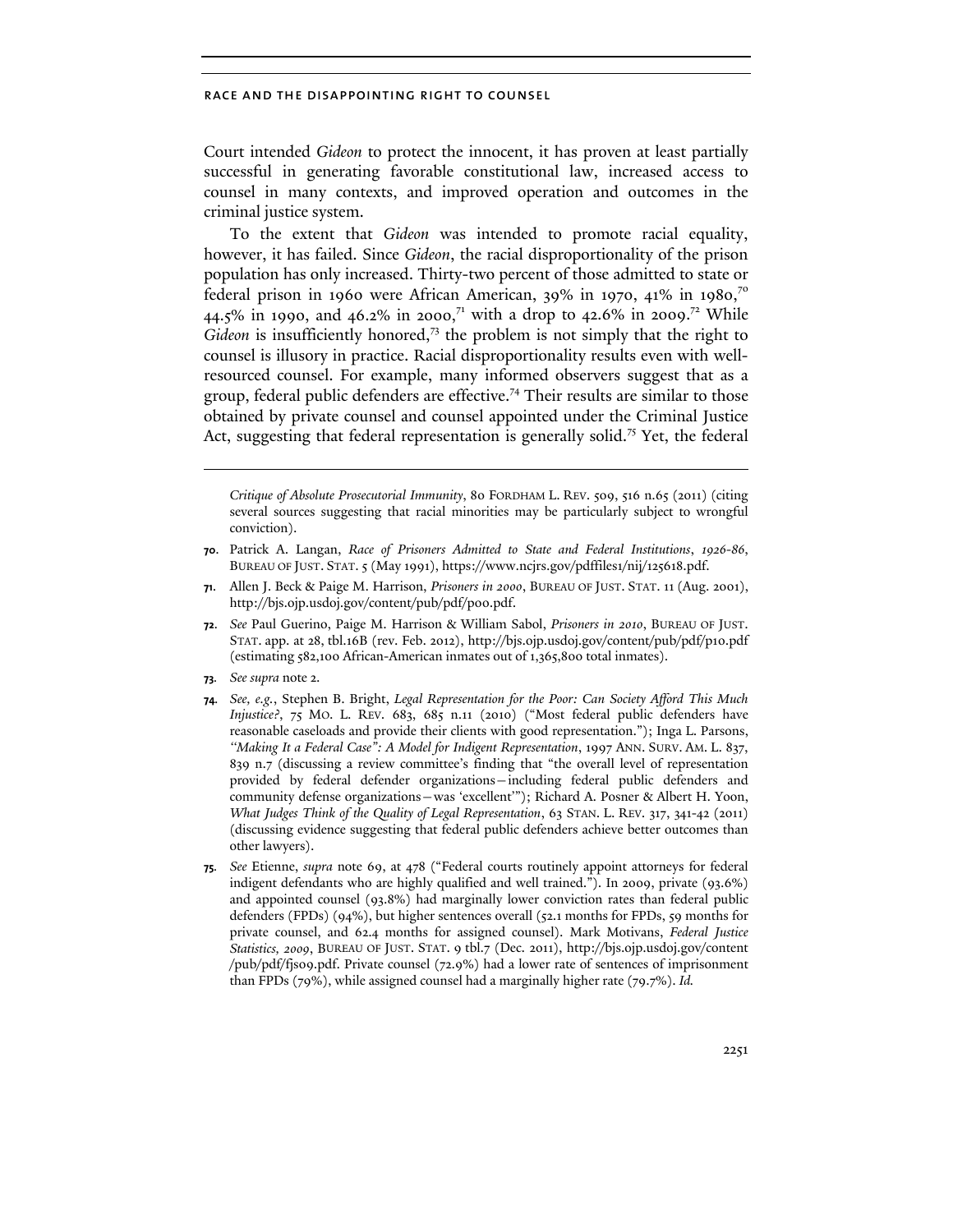prison system, like that of the states, has substantial racial disproportionality— Native Americans are approximately 0.9 percent of the population, but 1.8% of federal prison inmates; people of Latino or Hispanic ethnicity are 16.3% of the population, but 34.9% of prisoners; and African Americans account for 37.2% of prisoners, even though they are only 12.6% of the general population.<sup>76</sup> Good counsel alone has not remedied the problem.

One reason for this is that the Court has not been as vigorous in attacking racial discrimination as it has been in protecting the innocent at trial. For example, after *Gideon*, a series of cases failed to curtail racial discrimination in jury selection.<sup>77</sup> Most troublingly, in the 1965 case of *Swain v. Alabama*,<sup>78</sup> the Court upheld the use of race-based preemptory challenges by the prosecution in criminal cases.<sup>79</sup> While *Swain* was overruled in 1986,<sup>80</sup> the Court has never made it an overriding priority to eliminate discrimination in the criminal justice system the way it has in other areas. $81$ <sup>81</sup> Thus, the Court does not prohibit

- **76**. Karen R. Humes, Nicholas A. Jones & Roberto R. Ramirez, *Overview of Race and Hispanic Origin: 2010*, U.S. CENSUS BUREAU 4 (Mar. 2011), http://www.census.gov/prod/cen2010 /briefs/c2010br-02.pdf; *Quick Facts*, FED. BUREAU OF PRISONS, http://www.bop.gov/news /quick.jsp#1 (last updated Feb. 23, 2013).
- **77**. Carter v. Jury Comm'n of Greene Cnty., 396 U.S. 320 (1970) (finding constitutional a state statute that allowed jury commissioners to select for jury service based on vague standards, such as intelligence and good character, even though it arguably left "commissioners free to give effect to their belief that Negroes [we]re generally inferior to white people and so less likely to measure up to the statutory requirements"); *see also* Ristaino v. Ross, 424 U.S. 589, 597 n.9 (1976) ("Although we hold that *voir dire* questioning directed to racial prejudice was not constitutionally required [on the facts of the case], the wiser course generally is to propound appropriate questions designed to identify racial prejudice if requested by the defendant."); Donaldson v. California, 404 U.S. 968 (1971) (Douglas, J., dissenting from denial of certiorari) ("The Court today denies certiorari to a black man who stands convicted by an all-white jury which had been selected through a process which petitioner alleges methodically excluded members of minority racial groups. The most pernicious of the practices used to exclude black and Chicano jurors was what purported to be an intelligence test which, because of its cultural bias and its blatant unreliability, excluded nearly 50% of the otherwise qualified prospective jurors from minority groups.").
- **78**. 380 U.S. 202 (1965), *overruled by* Batson v. Kentucky, 476 U.S. 79 (1986).
- **79***. Id*. at 221 ("[W]e cannot hold that the striking of Negroes in a particular case is a denial of equal protection of the laws. In the quest for an impartial and qualified jury, Negro and white, Protestant and Catholic, are alike subject to being challenged without cause.").
- **80***. Batson*, 476 U.S. 79.
- **81***. See, e.g.*, Parents Involved in Cmty. Schs. v. Seattle Sch. Dist. No. 1, 551 U.S. 701, 748 (2007) (stating in a school integration case that "[t]he way to stop discrimination on the basis of race is to stop discriminating on the basis of race"); Green v. Cnty. Sch. Bd. of New Kent Cnty., 391 U.S. 430, 437-38 (1968) (describing the duty of school boards to eliminate segregation and create a "unitary system in which racial discrimination would be eliminated root and branch").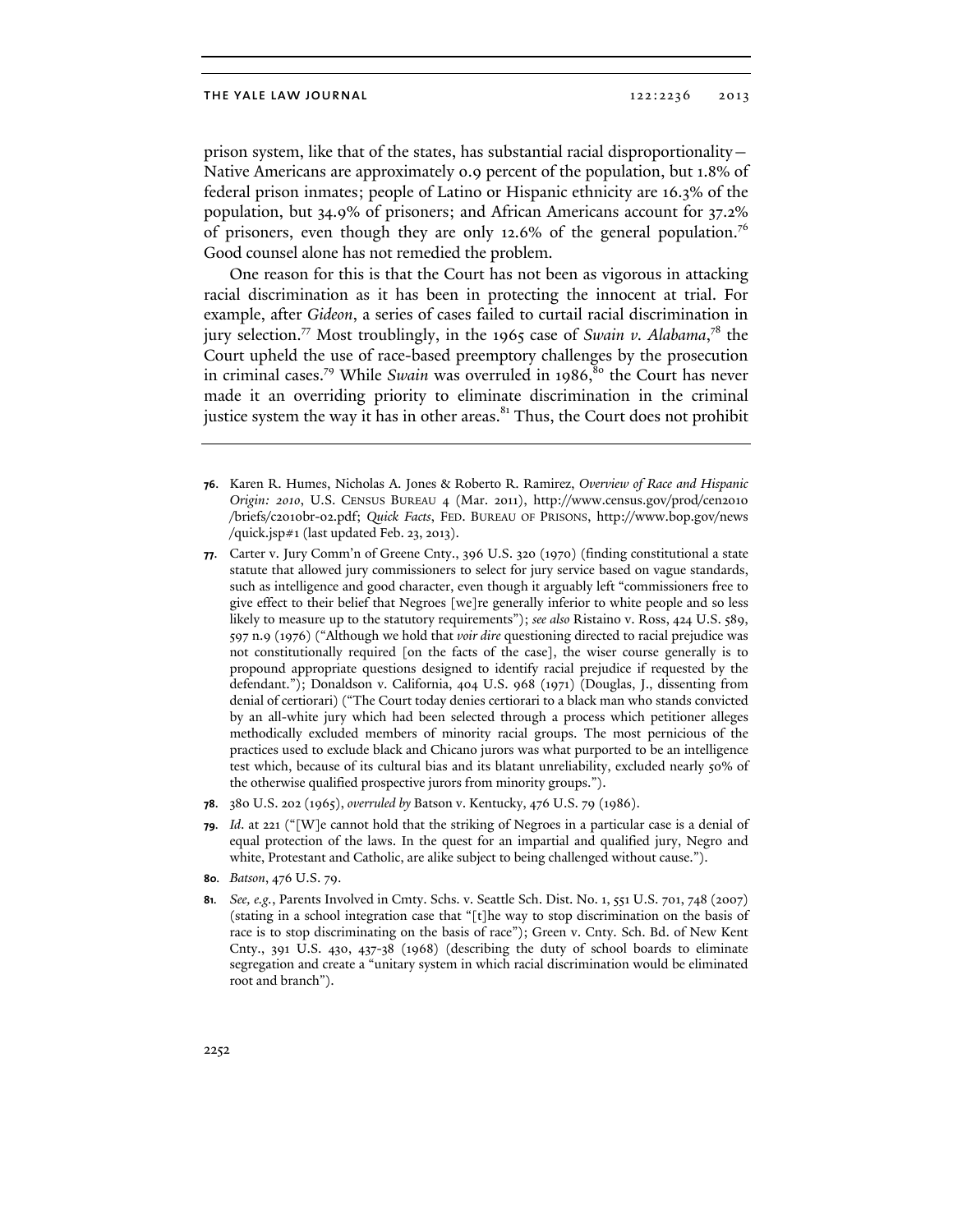under the Fourth Amendment the use of race as a factor in investigations, searches, and seizures<sup>82</sup> and makes it practically impossible for defendants to prove unconstitutional discrimination in legislative criminalization, $83$  charging by prosecutors, $84$  or sentencing by judges. $85$ 

The success of one branch of *Gideon* and the failure of the other can be reconciled if most of the racial minorities who are disproportionately caught up in the system are guilty. This conclusion requires no belief that one race is more inclined to commit crime than any other. Because of the breadth of modern criminal law, most people are guilty of something for which they can be prosecuted. As Louis Schwartz, coreporter of the Model Penal Code, put it:

The paradoxical fact is that arrest, conviction, and punishment of every criminal would be a catastrophe. Hardly one of us would escape, for we have all at one time or another committed acts that the law regards as serious offenses. . . . 100% law enforcement would not leave enough people at large to build and man the prisons in which the rest of us would reside.<sup>8</sup>

*Gideon*, then, had flaws similar to *Powell*. Both offered assistance of counsel but without even in principle proposing the wholesale elimination of discrimination in the criminal justice system. Both focused on innocent defendants without addressing the reality that many people the constitutional

- **85**. McCleskey v. Kemp, 481 U.S. 279 (1987).
- **86**. Louis B. Schwartz, *On Current Proposals To Legalize Wire Tapping*, 103 U. PA. L. REV. 157, 157  $(1954).$

**<sup>82</sup>**. Kevin R. Johnson, *How Racial Profiling in America Became the Law of the Land:* United States v. Brignoni-Ponce *and* Whren v. United States *and the Need for Truly Rebellious Lawyering*, 98 GEO. L.J. 1005 (2010) (noting that *Whren v. United States*, 517 U.S. 806 (1996), holds that race-based searches are not "unreasonable" under the Fourth Amendment and that *United States v. Brignoni-Ponce*, 422 U.S. 873 (1975), allows race to be used as a factor in investigations of immigration offenses); *see also* ALEXANDER, *supra* note 1, at 108-19 (tracing precedents on the use of race in investigation, prosecution, and sentencing); Nirej S. Sekhon, *Redistributive Policing*, 101 J. CRIM. L. & CRIMINOLOGY 1171, 1181 (2012) ("*Whren* emblematizes the Court's refusal to use the Fourth Amendment to regulate race-based stops . . . ."); Stuntz, *supra* note 5, at 50 ("[T]he law of criminal procedure . . . cannot stop discrimination.").

**<sup>83</sup>***. Cf*. United States v. Clary, 34 F.3d 709 (8th Cir. 1994) (reversing the district court's invalidation of a one-hundred-to-one sentencing disparity between crack and powder cocaine, though the district court relied in part on the history of the racialized criminalization of drugs), *cert. denied*, 513 U.S. 1182 (1995).

**<sup>84</sup>**. United States v. Armstrong, 517 U.S. 456 (1996); Gabriel J. Chin, *Race, the War on Drugs, and the Collateral Consequences of Criminal Conviction*, 6 J. GENDER RACE & JUST. 253, 266-67, 271-72 (2002) (discussing the difficulty of proving unconstitutional selective prosecution).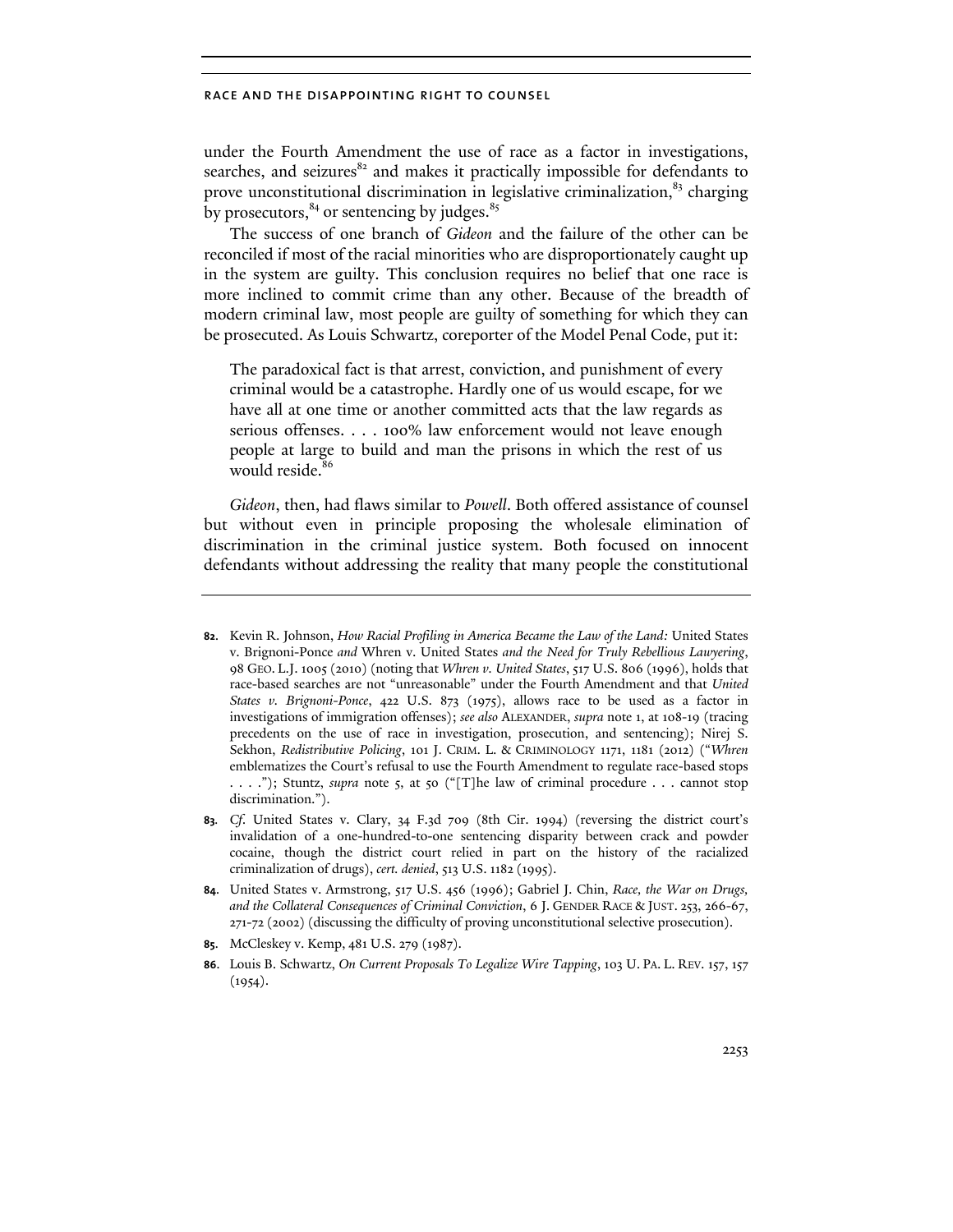doctrines were designed to benefit were guilty because they had been targeted by broad criminal statutes that sometimes rested on racial bias. Both cases, in short, began with the disadvantage of being designed to mitigate pervasive racial discrimination but attempting to do so without directly attacking it. Accordingly, it is hardly surprising that they failed.

#### **ii. the burden of** *gideon*

The *Powell v. Alabama* version of the right to counsel was a mixed blessing for African Americans because of its foundation in racism. Although *Gideon* did not incorporate ideas of racial inferiority, it nevertheless may have contributed to the increase in racial disproportionality by facilitating discrimination in the discretionary disposition of criminal cases.

With respect to some objections to unfairness in the criminal justice system, there is little counsel can do. Ordinarily, it is impossible for a lawyer in a criminal case to attack the war on drugs or other broad government policies or priorities. It is difficult for counsel to remedy the conscious or unconscious racism that some judges, prosecutors, and jurors may possess.87 And *Gideon* makes no sense unless defense lawyers can sometimes make a difference in the outcome of a case.

The position of African Americans deteriorates relative to whites during the period when they are entitled to be represented by appointed counsel, that is, after they are arrested and charged and before they are sent to prison or put on probation. Evaluation of data<sup>88</sup> from 1979,<sup>89</sup> 1991,<sup>90</sup> and 2000<sup>91</sup> shows that the percentage of African Americans imprisoned for drug crimes was substantially higher than their share of arrests. In 2006, 35.1% of those arrested for drug

**<sup>87</sup>***. See* L. Song Richardson & Phillip Atiba Goff, *Implicit Racial Bias in Public Defender Triage*, 122 YALE L.J. 2626 (2013).

**<sup>88</sup>**. The method was developed by Professor Alfred Blumstein. *See* Brett E. Garland, Cassia Spohn & Eric J. Wodahl, *Racial Disproportionality in the American Prison Population: Using the Blumstein Method To Address the Critical Race and Justice Issue of the 21st Century*, JUST. POL'Y J., Fall 2008, http://www.cjcj.org/uploads/cjcj/documents/racial\_disproportionality.pdf.

**<sup>89</sup>**. Alfred Blumstein, *On the Racial Disproportionality of United States' Prison Populations*, 73 J. CRIM. L. & CRIMINOLOGY 1259, 1275 (1982).

**<sup>90</sup>**. Alfred Blumstein, *Racial Disproportionality of U.S. Prison Populations Revisited*, 64 U. COLO. L. REV. 743, 751 (1993).

**<sup>91</sup>**. Chin, *supra* note 84, at 266.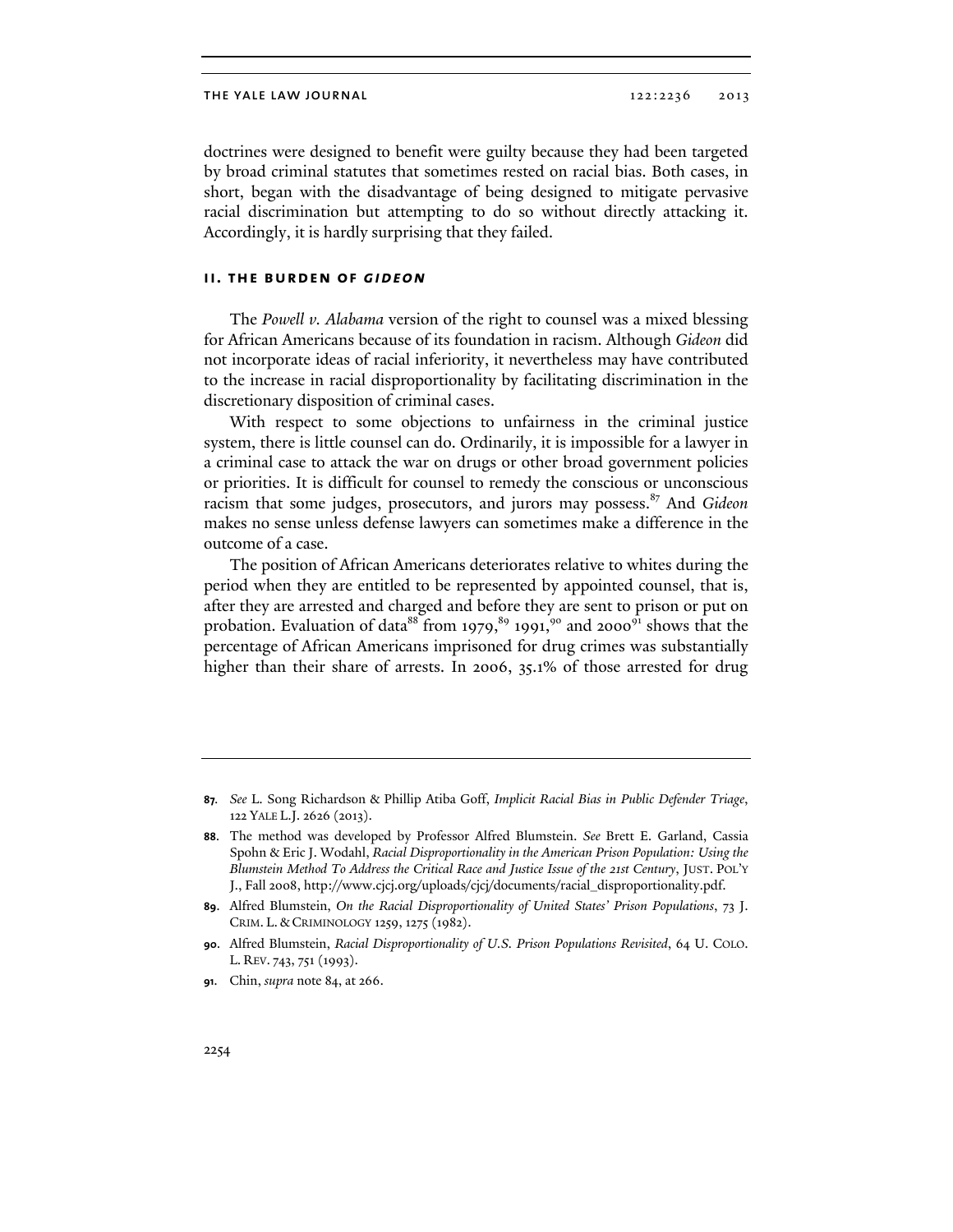offenses in the states were African American,<sup>92</sup> but African Americans made up 44% of those convicted.<sup>93</sup> Sixty-one percent of whites convicted of drug offenses were sentenced to prison, compared to 70% of African Americans.<sup>94</sup> That is, stage by stage, in the transition from arrest to conviction and from conviction to a sentence of imprisonment, African Americans as a group fare worse than others.<sup>95</sup>

Something in the operation of the criminal justice system works to the disadvantage of African Americans. This is remarkable. It is reasonable to assume that police actions over time are based on knowledge of what prosecutors and judges are likely to do; thus, police should not make arrests that prosecutors or courts will determine are unwarranted in light of the circumstances or evidence. In addition, information about underlying rates of offending offers little to support the belief that whites are more likely than African Americans to be arrested for crimes based on weak evidence.<sup>96</sup> Yet, whites are less likely to be convicted. The favorable treatment they experience cries out for explanation.

One possibility, consistent with the idea that defense lawyers should advocate for their clients and that good advocacy makes a difference, is that lawyers, in good faith, can accomplish things for white clients that they cannot accomplish for minorities. They can do this by exploiting the general social and economic advantages of whites as a class—not exclusively by *sub rosa* appeals to racial or cultural solidarity (although such appeals are possible), but by invoking race-neutral principles largely regarded as legitimate.

Within any particular jurisdiction, *Gideon* offers more or less the same right to representation to all similarly situated defendants regardless of race; it would be unjustifiable to single out one group for preferred treatment.

**<sup>92</sup>**. HINDELANG CRIMINAL JUSTICE RESEARCH CTR., UNIV. AT ALBANY, SOURCEBOOK OF CRIMINAL JUSTICE STATISTICS ONLINE tbl.4.10.2006 (Kathleen Maguire ed.), http://www .albany.edu/sourcebook/pdf/t4102006.pdf.

**<sup>93</sup>**. *Id.* tbl.5.45.2006, http://www.albany.edu/sourcebook/pdf/t5452006.pdf.

**<sup>94</sup>**. Sean Rosenmerkel, Matthew Durose & Donald Farole, Jr., *Felony Sentences in State Courts, 2006—Statistical Tables*, BUREAU OF JUST. STAT. 19 tbl.3.4 (Dec. 2009), http://bjs.ojp.usdoj .gov/content/pub/pdf/fssc06st.pdf.

**<sup>95</sup>**. A recent working paper attributes some of the racial disparity to prosecutorial charging decisions. Sonja B. Starr & M. Marit Rehavi, *Racial Disparity in the Criminal Justice Process: Prosecutors, Judges, and the Effects of* United States v. Booker 3, 17-20 (Univ. of Mich. Law Sch. Law & Econ. Research Paper Series, Paper No. 12-021, 2012), http://ssrn.com /abstract=2170148.

**<sup>96</sup>**. Chin, *supra* note 84, at 265 (showing that whites represent the largest group of drug offenders in absolute numbers and, for many drugs, by rate of use within a racial population).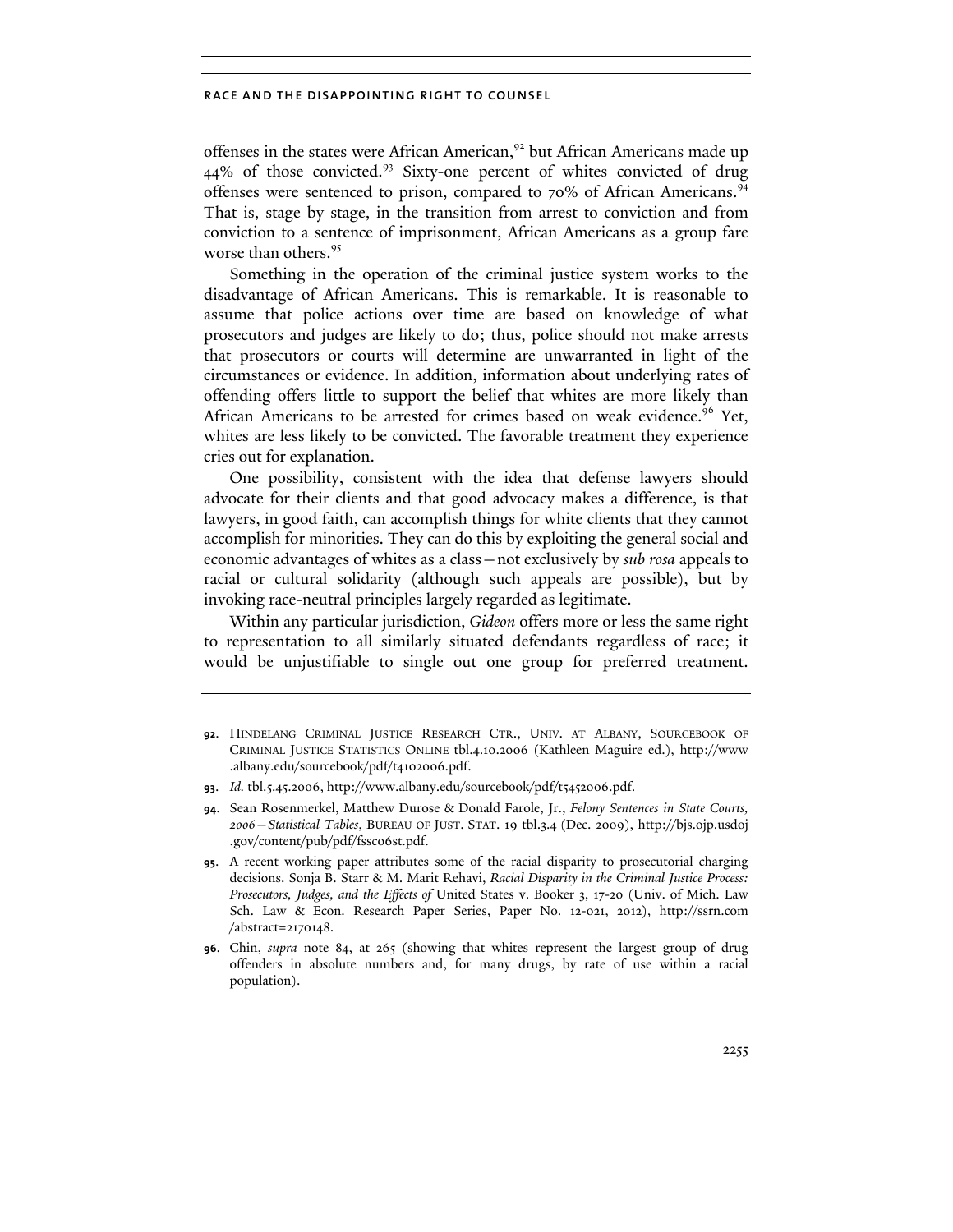Therefore, if one group is systematically better able to take advantage of representation, equal provision of counsel may lead to systematically unequal results.

A glory of the criminal justice system is the day in court—the potential, at least, for each case to be judged on its own merits. As a result, though, there is enormous room for discretion and choice. The National Prosecution Standards,<sup>97</sup> promulgated by the National District Attorneys Association, and the Principles of Federal Prosecution,<sup>98</sup> set forth by the Department of Justice, suggest the breadth of considerations prosecutors use when deciding to whether investigate, charge, plea bargain, or divert a case. Discretionary considerations come into play when a judge determines whether to grant bail,<sup>99</sup> sentence a defendant to probation instead of prison,<sup>100</sup> or impose a particular sentence of imprisonment.

One factor helpful to defendants in all of these contexts is family support. At a bail or sentencing hearing, defense counsel will want family members to appear; at a plea negotiation, it would be helpful for counsel to be able to say that the likelihood of recidivism is lower because there are family members who can help the client. That requires the defendant to have relatives with reliable phone service and transportation and who can afford to take time off from work to come to court.

When they show up, ideally the relatives should own their home or have lived at the same address for a long period of time. Family members willing to take the defendant in should not live in high-crime areas or have criminal records themselves. They should be respectably employed. If the defendant's immediate options are unfavorable, counsel might look for better relatives or friends.

Although the defendant herself is indigent in all cases where counsel has been appointed, it would be helpful if family members could raise even a relatively modest sum for bail or restitution. A defendant granted bail is less

**<sup>97</sup>**. NAT'L DIST. ATT'YS ASS'N, NATIONAL PROSECUTION STANDARDS §§ 4-1.2 to -1.4 (3d ed. 2009) (factors to consider and not to consider in screening), http://www.ndaa.org/pdf /NDAA%20NPS%203rd%20Ed.%20w%20Revised%20Commentary.pdf; *id.* § 4-2.4 (factors to consider in charging); *id*. § 4-3.5 (factors to consider in diversion).

**<sup>98</sup>**. U.S. DEP'T OF JUSTICE, UNITED STATES ATTORNEYS' MANUAL § 9-27.220(A) (1997), http://www.justice.gov/usao/eousa/foia\_reading\_room/usam/title9/27mcrm.htm#9-27.220 (identifying grounds for commencing or declining prosecution).

**<sup>99</sup>***. E.g.*, 18 U.S.C. § 3142(g) (2006).

**<sup>100</sup>***. E.g.*, State v. Trog, 323 N.W.2d 28, 31 (Minn. 1982).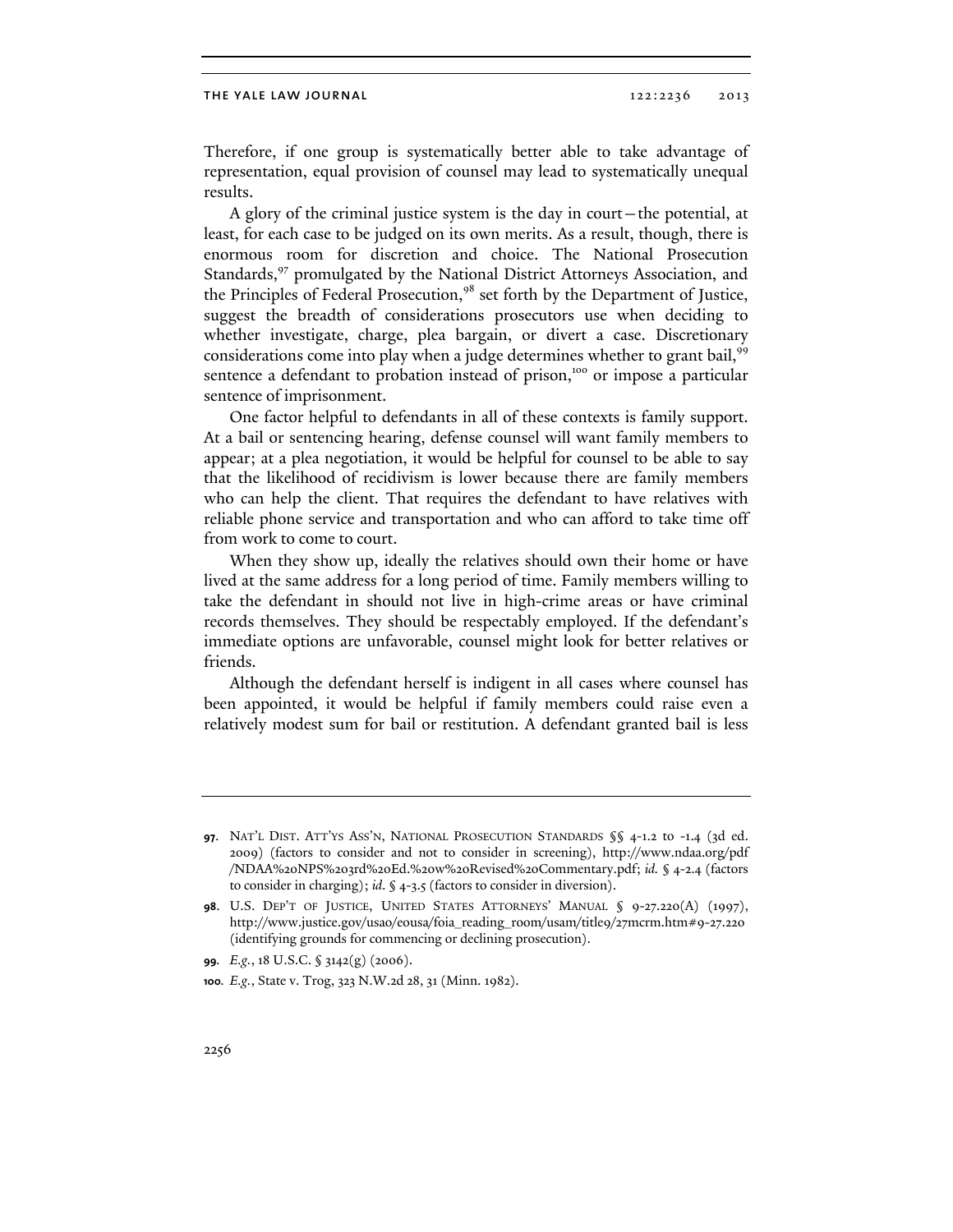likely to be sentenced to prison at the end of the case.<sup>101</sup> A defendant who can pay a victim may be able to pay a settlement in lieu of a conviction rather than pay restitution following a conviction.<sup>102</sup> Participation in therapy or drug or alcohol rehabilitation can be persuasive to a judge or prosecutor. A defendant's expressions of remorse or a defendant's parents' credible explanations of family circumstances which evoke empathy can make a difference in how a judge or prosecutor exercises discretion.

All of these considerations are independent of the merits of the case. To be sure, appeals to family support or to the prospects of rehabilitation or restitution are more likely to succeed in less serious cases than in major felony prosecutions. However, even in very serious cases there are often discretionary choices which can make a meaningful difference to a client. For example, for a young person, obtaining a sentence of thirty years instead of natural life is a major victory.

These considerations are formally race-neutral and are, of course, sometimes invoked successfully by African Americans. However, based on the demographic situation of poor African Americans, these factors will generally be less useful to them than to poor whites. Indeed, the factors incorporate and perpetuate past discrimination against African Americans. Poor whites are also poor, but they are less segregated residentially<sup>103</sup> and less likely to experience intergenerational poverty.<sup>104</sup> Whites, therefore, are more likely to have affluent relatives with less criminal history and are less likely to live in what law enforcement would regard as high-crime areas.

Entrepreneurial counsel can make good things happen for clients at several different stages: investigation, arrest, bail, charge, diversion, plea bargaining, trial, and sentencing. A lawyer may ultimately have three bites at the apple: the police, prosecutors, or courts can decide not to pursue a matter or to send it

**<sup>101</sup>**. Gabriel J. Chin, *Illegal Entry as Crime, Deportation as Punishment: Immigration Status and the Criminal Process*, 58 UCLA L. REV. 1417, 1425-26 (2011).

**<sup>102</sup>***. E.g.*, State v. Stalker, 219 P.3d 722 (Wash. Ct. App. 2009).

**<sup>103</sup>**. Karen J. Gibson, *Race, Class, and Space: An Examination of Underclass Notions in the Steel and Motor Cities*, *in* AFRICAN AMERICAN URBAN EXPERIENCE: PERSPECTIVES FROM THE COLONIAL PERIOD TO THE PRESENT 187, 204-05 (Joe W. Trotter et al. eds., 2004) (concluding that white poverty is integrated into white middle-class neighborhoods); David D. Troutt, *Katrina's Window: Localism, Resegregation, and Equitable Regionalism*, 55 BUFF. L. REV. 1109, 1134 n.113 (2008) ("White poverty is simply not spatially comparable to black poverty in its character and concentrations.").

**<sup>104</sup>**. Richard Delgado, *Zero-Based Racial Politics: An Evaluation of Three Best-Case Arguments on Behalf of the Nonwhite Underclass*, 78 GEO. L.J. 1929, 1929 n.1 (1990) ("But white poverty generally does not persist from one generation to the next—white people move in and out of poverty in a way that nonwhite poor do not.").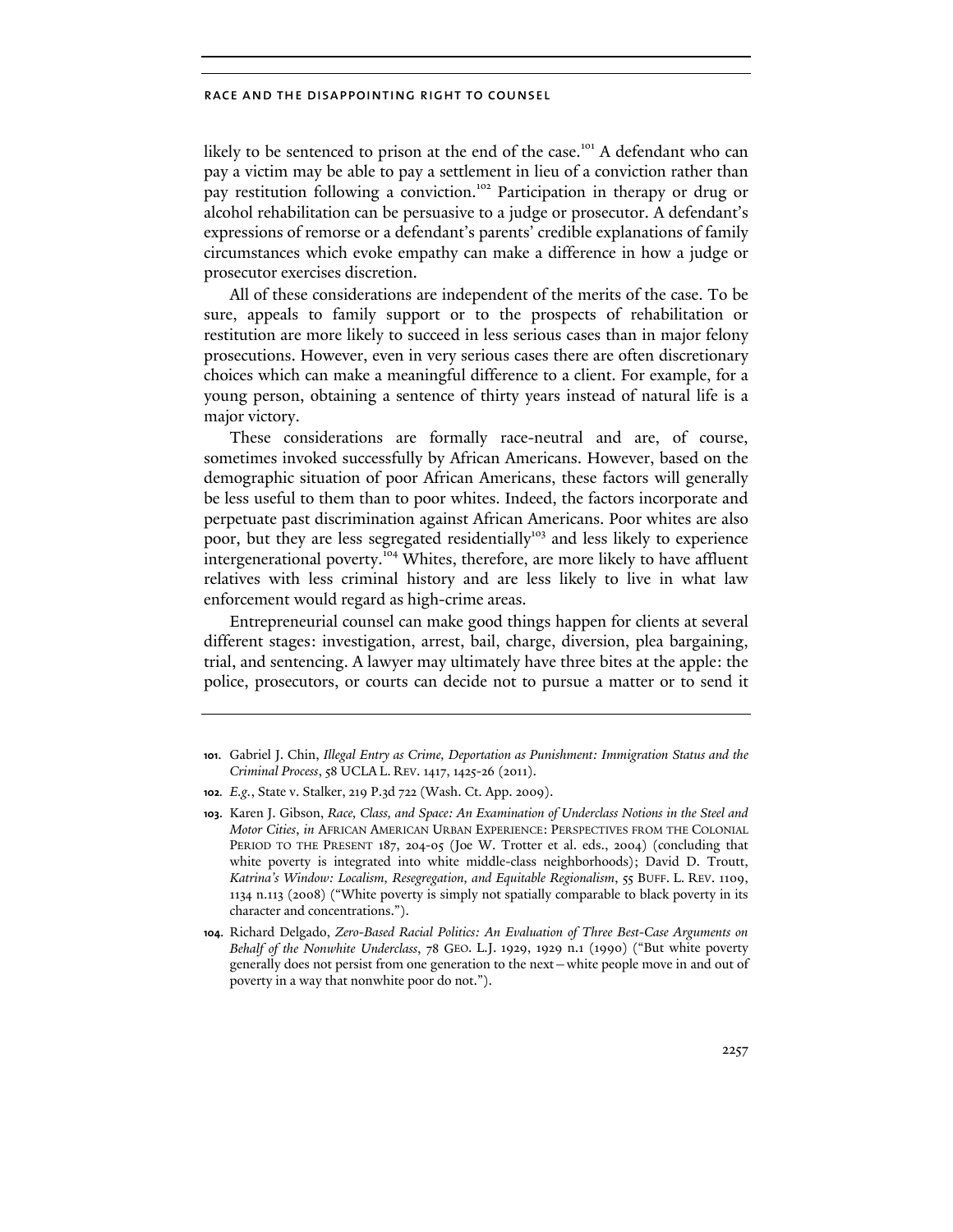down a more lenient track. Accordingly, it is likely that some significant portion of the attrition of whites between offense and imprisonment is due to the good-faith efforts of counsel.

The resulting racial disproportionality does not merely affect individual clients. It has been said that "the best way to get rid of a bad law is to enforce it."<sup>105</sup> Because white offenders have been more leniently treated after arrest for decades, an evaluation of the full political costs of crime policies has not been necessary. Communities that might have been the most influential in moderating crime policies have been given an inaccurate picture of the criminal justice response and of the characteristics of offenders. At the same time, *Gideon* formally and perhaps more broadly legitimates these racially disparate results because convictions obtained against defendants who had counsel are presumptively valid.106 In these ways, public defenders' effective advocacy for their clients, ironically, may have prolonged inequitable criminal justice policies, such as the war on drugs, by helping to ensure that "our tough-oncrime policies do not fall equally on the majority."<sup>107</sup>

### **conclusion**

In 1935, an anonymous Columbia Law School student predicted that the Supreme Court's decision condemning racial discrimination in jury selection at the Scottsboro trial would come to naught: "To expect from . . . the present decision any substantial alteration in the unofficial legal status of the negro would be to disregard social realities."<sup>108</sup> The author suggested "that the ultimate remedy of the negro race does not exist within the white dominated governmental institutions" and therefore invited "sober consideration of the efficacy of mere verbal rejection of incidental aspects of evils deep-rooted in a social organization."<sup>109</sup>

- **108***.* Note, *The Scottsboro Case*, 35 COLUM. L. REV. 776, 777 (1935).
- **109***. Id*. at 778 (citing Herbert Wechsler, Note, 44 YALE L.J. 191 (1934)).

**<sup>105</sup>**. Louis L. Jaffe, *Standing To Secure Judicial Review: Public Actions*, 74 HARV. L. REV. 1265, 1290 (1961) (quoting State *ex rel*. Skilton v. Miller, 128 N.E.2d 47, 52 (Ohio 1955) (Stewart, J., dissenting)).

**<sup>106</sup>**. Daniels v. United States, 532 U.S. 374 (2001); Custis v. United States, 511 U.S. 485 (1994). *See generally* Justin Marceau, Gideon*'s Shadow*, 122 YALE L.J. 2482, 2484 (2013) (explaining that compliance with *Gideon* has tended "to dilute other rights, or at least justify limitations on them").

**<sup>107</sup>**. David Cole, *As Freedom Advances: The Paradox of Severity in American Criminal Justice*, 3 U. PA.J. CONST. L. 455, 466 (2001).